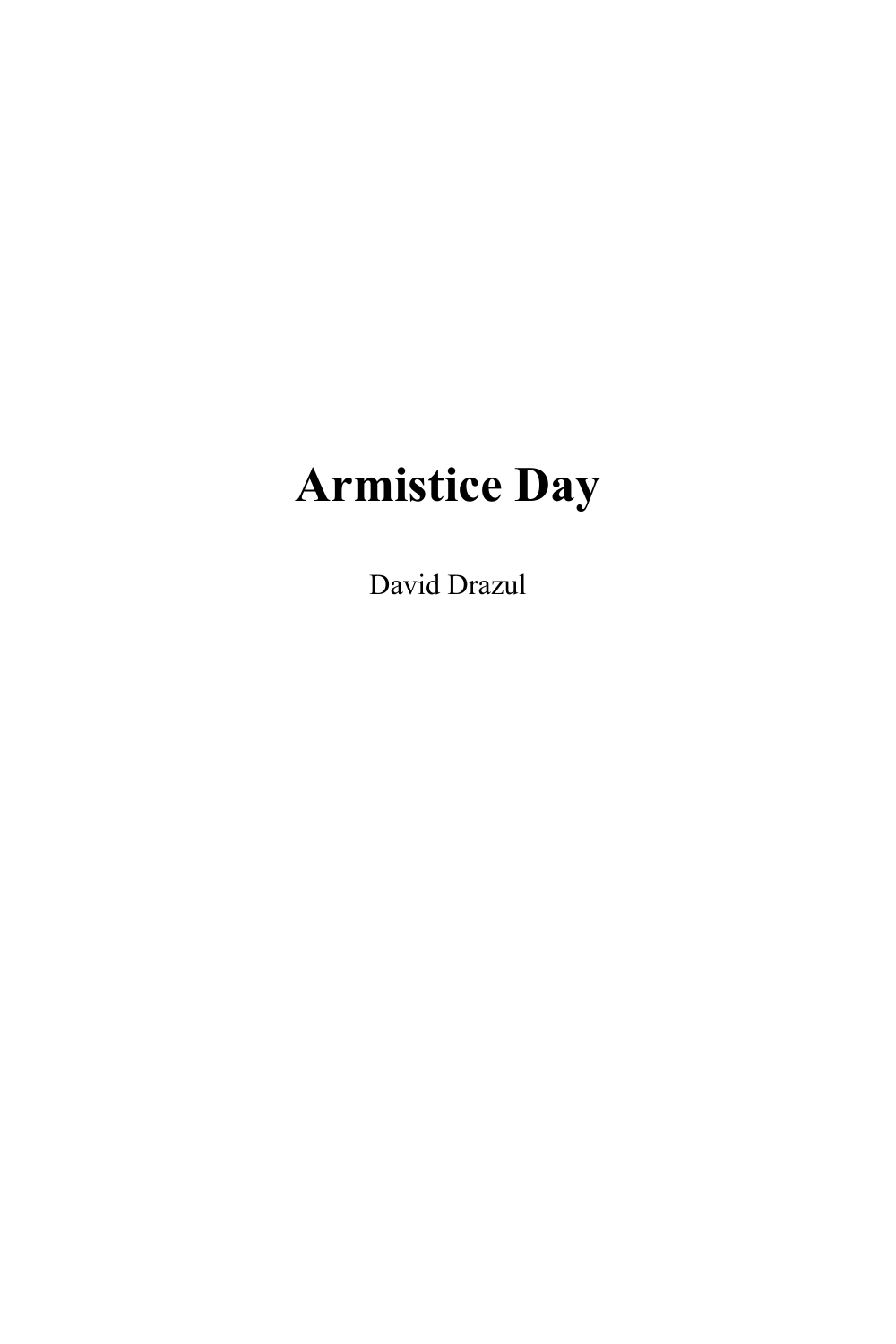# **ARMISTICE DAY**

Published by CreateSpace, Inc. Second (CreateSpace) Edition First Edition Copyright © 2009 by David Drazul Second Edition Copyright © 2013 by David Drazul Cover Design Copyright © 2020 by James at Goonwrite.com

# ALL RIGHTS RESERVED

No part of this publication may be reproduced, stored in a retrieval system, or transmitted in any form or by any means—whether virtual, electronic, mechanical, photocopying, recording, or otherwise without the written permission of the copyright owner.

ISBN: #9781493682720

This is a work of FICTION. All characters and events portrayed in this book are fictitious. Any resemblance to person(s) living or dead is purely coincidental.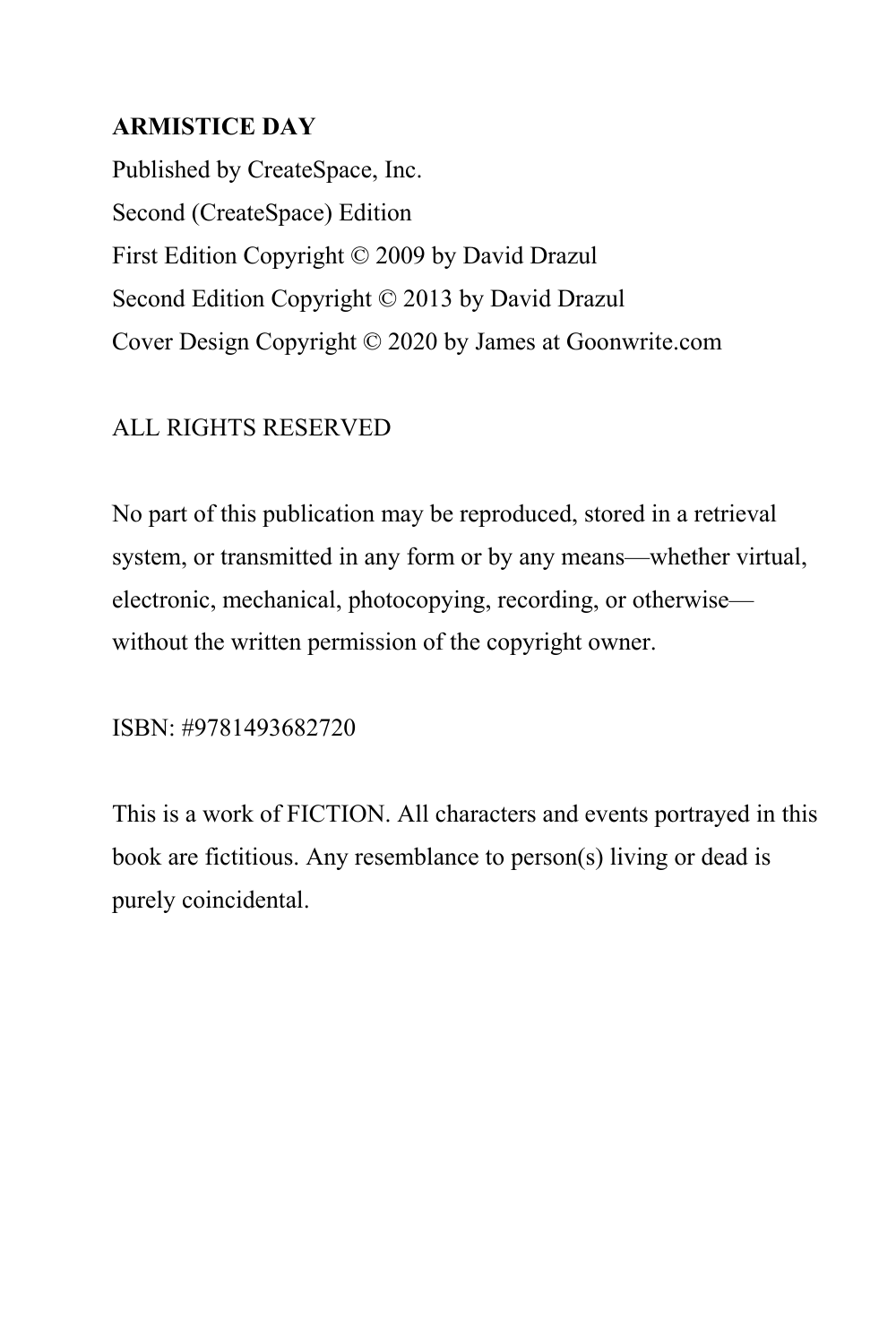## **Praise for** *Armistice Day*

"Drazul has delivered a debut novel that anybody should be proud of, and something that's an example of the good that can be selfpublishing." -*POD People*

[https://podpeep.blogspot.com/2010/01/review-armistice-day-and-free](http://podpeep.blogspot.com/2010/01/review-armistice-day-and-free-book.html)[book.html](http://podpeep.blogspot.com/2010/01/review-armistice-day-and-free-book.html)

"*Armistice Day* is not just an excuse for action, the story is informed by a surprisingly sophisticated appreciation of conquest politics, revealing it to be a world of secret games played by the Empire in order to subdue the conquered for their own good." - *The New PODler Review of Books*

[https://thenewpodlerreviews.blogspot.com/2010/04/armistice-day-by](https://thenewpodlerreviews.blogspot.com/2010/04/armistice-day-by-david-drazul.html)[david-drazul.html](https://thenewpodlerreviews.blogspot.com/2010/04/armistice-day-by-david-drazul.html)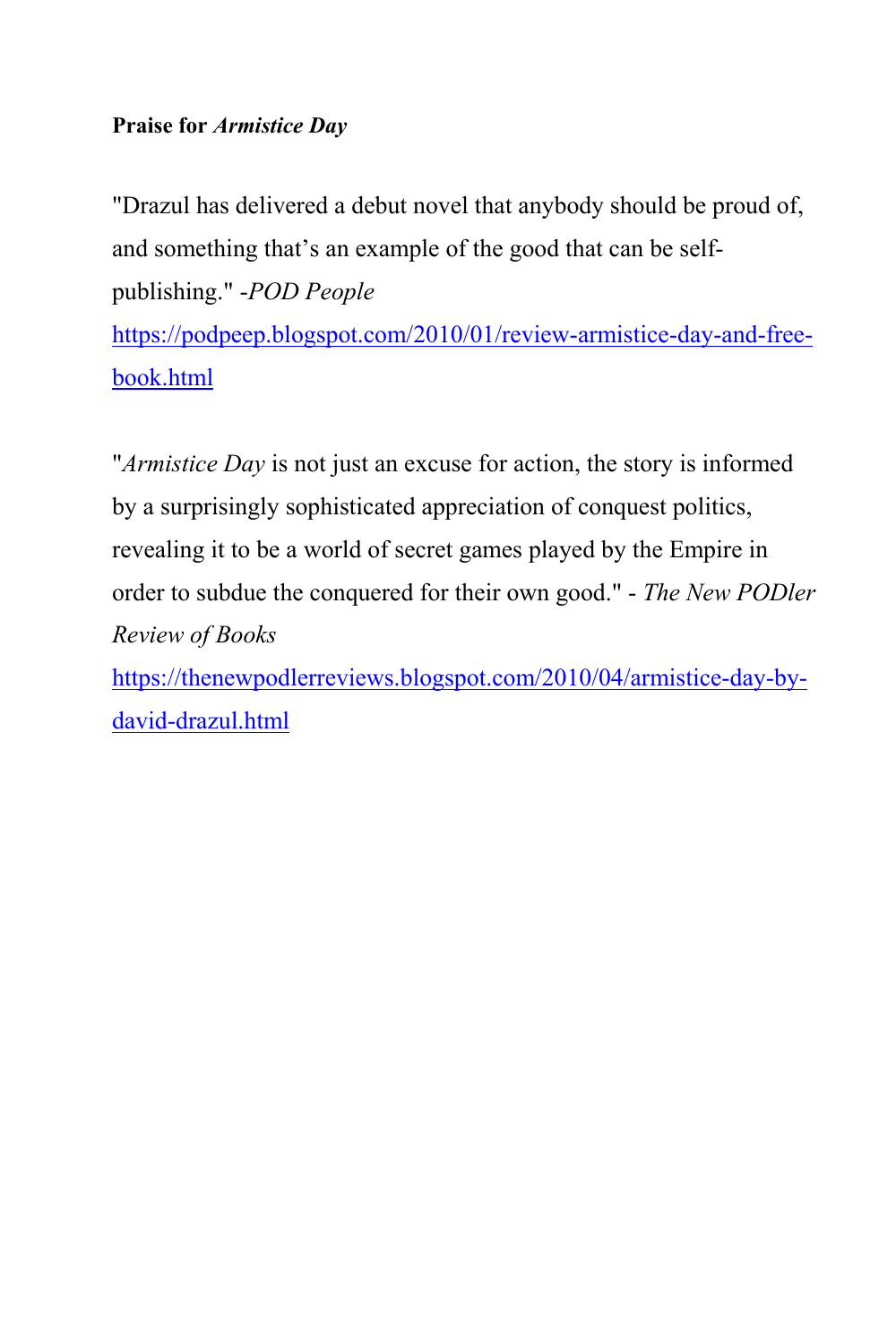### **ACKNOWLEDGEMENTS**

First and foremost, thank you to Tammy, Alex and Rebecca for permitting me to steal away to write this story. I love you.

Many thanks go to Linda Chiara and all those who attended her writer's workshop and were subjected to raw chunks of this story. Without Linda's guidance, this book would still be a jumbled mess on my computer.

Finally, a humble thank you to all those who believed in me even when I didn't believe in myself.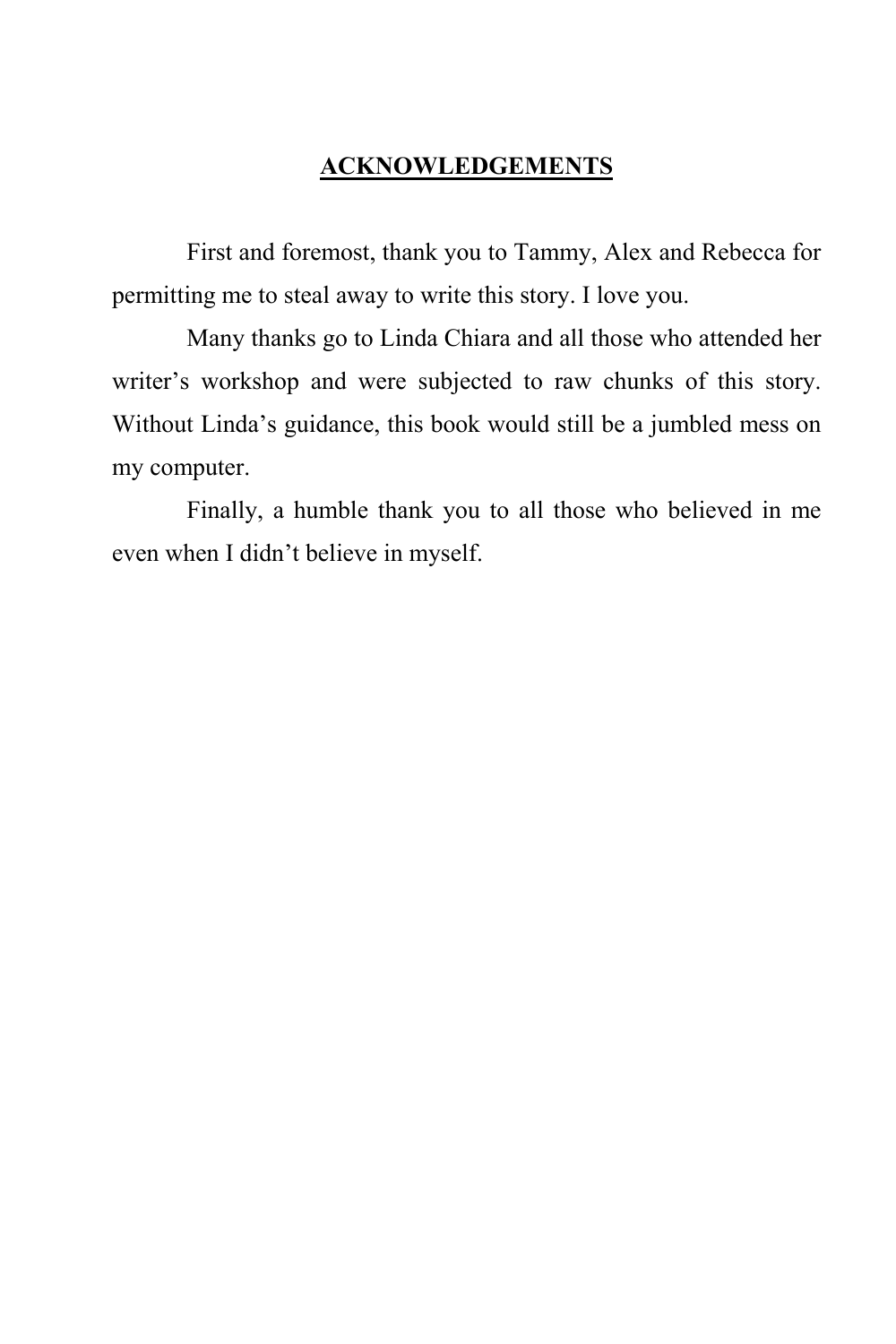Rumowitz was only ten feet in front of Aaron when his head burst forth a fountain of pink and red. Thirty feet behind him, Johnson took one in the leg.

"Ambush!" Sergeant McConnell shouted, sending the remaining squad members scurrying for cover.

Aaron ducked into an alcove as a hail of bullets ripped through the street, launching clods of dirt into the air. He clutched his assault rifle to his chest. Adrenaline turned his heart into a hammer, yearning to smash through his armor.

From the relative safety of his position, he tried to find the rest of his squad. There was no sign of them on the other side of the street nor did they appear to be shielding themselves behind the ruined hulk of an abandoned car. Even Johnson wasn't visible.

He tried to raise the sergeant on his comm but the headset returned only static. "Must be jamming our network," he thought. A glance down at his PDA confirmed it. No signal. "How the hell are they doing that?" Aaron scanned the buildings around him. "They couldn't possibly jam us without compromising their own communications." His eyes fell on the dead car. "Crap! The jammer's gotta be in there along with a seismic proximity sensor. Damn, that's clever. Better take it out."

But as he aimed his assault rifle, with the grenade launcher mounted underneath, the gunmen up the street caught sight of his gun barrel and sent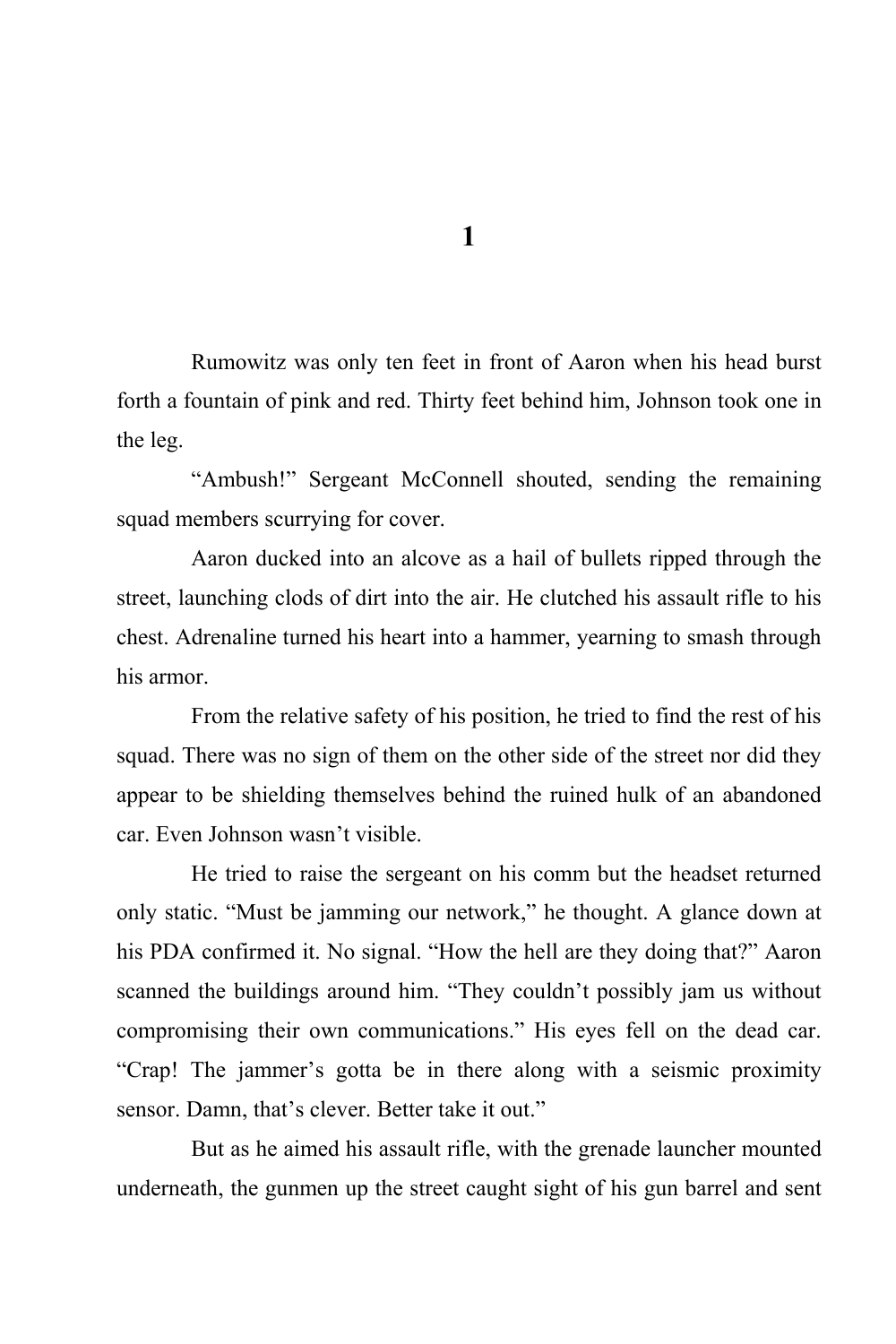more bullets his way. There was no way Aaron could get a clear shot off without exposing himself to fire.

"Damn it!"

"Osborne," Sergeant McConnell yelled from down the street, "can you see Rumowitz? What's his status?"

Aaron stole a peek out at Rumowitz. His body was lying face down in a red ochre mud puddle that steadily grew in size. He drew back as a ricochet sent chips of stucco raining down on his helmet.

"He's dead, Sarge!"

"What about you?"

" $I'm$  ok!"

"Can you make it back to our position?"

Aaron saw that he had to cover twenty feet to re-join his squad at a side street. It may as well have been twenty *miles* with all the gunfire the local militia was throwing at them. But what was he afraid of? Dying? Would that be so bad? His wife, Angela, was dead. His parents were too. He could join them, wherever they were. It really didn't matter if it was Heaven or Oblivion. Heaven, well, that was self-explanatory. Oblivion? It sure beat eating sand and breathing a hundred and five degree dust-laden air.

All he had to do was run out in the middle of the street. What was the problem? The pain? In a way, Rumowitz was lucky. He took the shot in his face. Judging by how he fell, the bullet must've killed him instantly. In Aaron's case, his helmet and armor would absorb most of the blow. A lucky shot might clip him in his calf muscle or knee and send him down to the ground to writhe in agony while the militia riddled his body with bullets until he stopped moving. Maybe Sarge would send someone out to get him. After all, no one gets left behind. They'd probably get shot too and that wouldn't be right. If Aaron was going to get himself killed, he had to make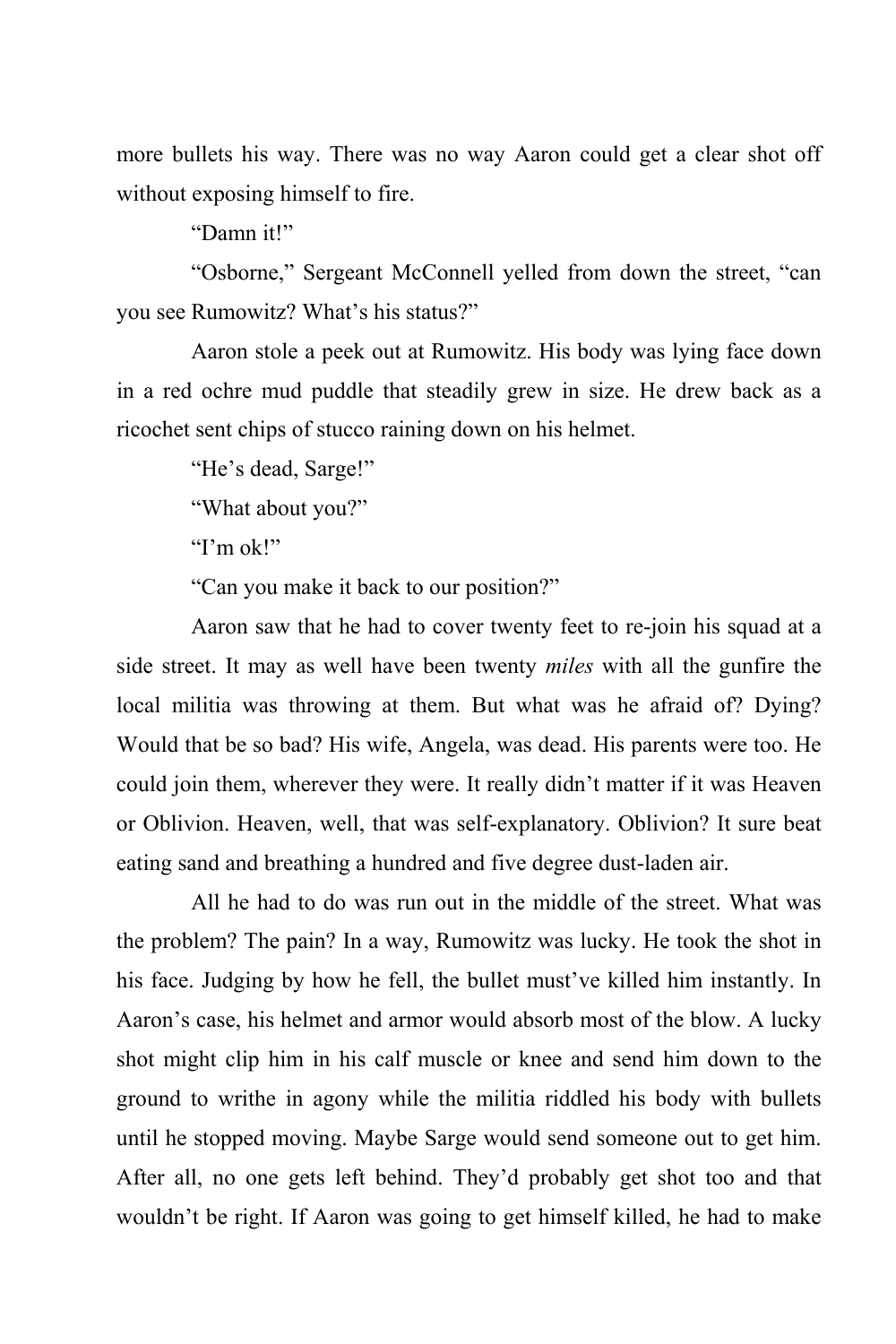sure that no one else from the squad went too. Though they were just brothers in arms, out here that was enough.

But this was all irrelevant. Aaron *was* afraid of dying. Despite the fact that the people he loved the most were now dead, he still had a reason to live: revenge. If he died, who would make their murderers pay? Sure the coalition could win the war without him. He was just one man. But he couldn't die not knowing the outcome. The thought of Angela, Mom and Dad's killers not being punished ate him alive. There had to be a special place in Hell where the tormented souls of unrequited vengeance spent eternity.

He had to live, just to be sure.

"Osborne!" Sergeant McConnell interrupted Aaron's introspection. "Answer me! Can you make it back to our position?"

Aaron pounded his forehead and gritted his teeth. "Affirmative!" he shouted.

"OK! We'll lay down cover fire on three! Ready?"

A deep breath. "Go!"

"One… Two… Three!"

The three remaining uninjured soldiers in Aaron's squad burst from an alley. Thompson and Hernandez opened up with suppression fire from their assault rifles while the sergeant let loose a couple grenades. It was enough to give the militia pause and Aaron his opening.

He launched himself from the alcove. A couple of gunmen risked being hit to take a few shots at Aaron. However, he crossed the distance unscathed. Once he rejoined them, his squad mates retreated into the alley before the next full volley of enemy gunfire came at them.

"You ok, Osborne?" Sarge asked.

Aaron nodded affirmative as he caught his breath.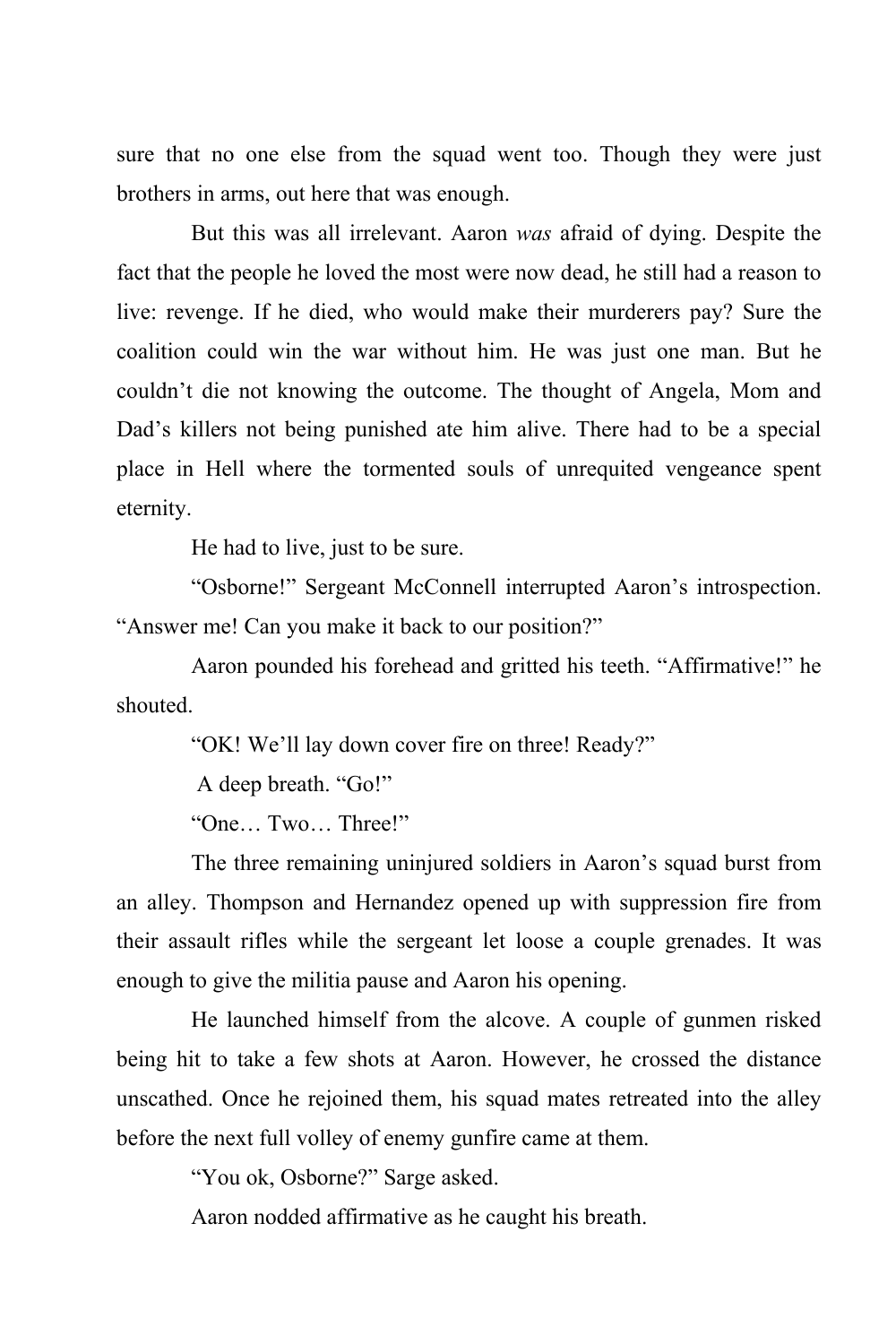"You sure about Rumowitz?"

"Shot in the face. He stopped twitching a while ago." Aaron noticed that Johnson was there too, sitting against a wall with his leg bandaged. He decided to switch subjects. "Any chance we're gonna get air support?"

"Can't get a signal out. Whatever's jamming our network has got the radio too."

"I think I know where the jammer is."

"Spit it out, son. We ain't got all day."

"That car over there." Aaron gestured around the corner. "It's the only thing that makes sense. Unless these guys have directional jamming from their position, they'd only be hurting themselves with a wide area unit."

"Can't hurt. Hernandez, take out that piece of shit."

"Gladly, sir!"

Miguel Hernandez loaded a grenade into the launcher on his assault rifle and fired from the safety of the alley. The grenade flew across the street, plowed through a door into the back seat and exploded.

"Hot damn!" Thompson exclaimed, "I've got a signal!"

"Hold off on the porn and notify DCOM of our situation," Sarge ordered. Turning to Aaron, he added, "Good call on the jammer. But what took you so long out there?"

Aaron nodded. Before he could say anything in reply, Thompson updated the sergeant.

"DCOM says it'll have a strike here in ninety ticks. We're to hold our position until then."

"All right guys, let's make it look good. We don't want those clowns down the street to know the cavalry is coming. Give 'em a few rounds. Make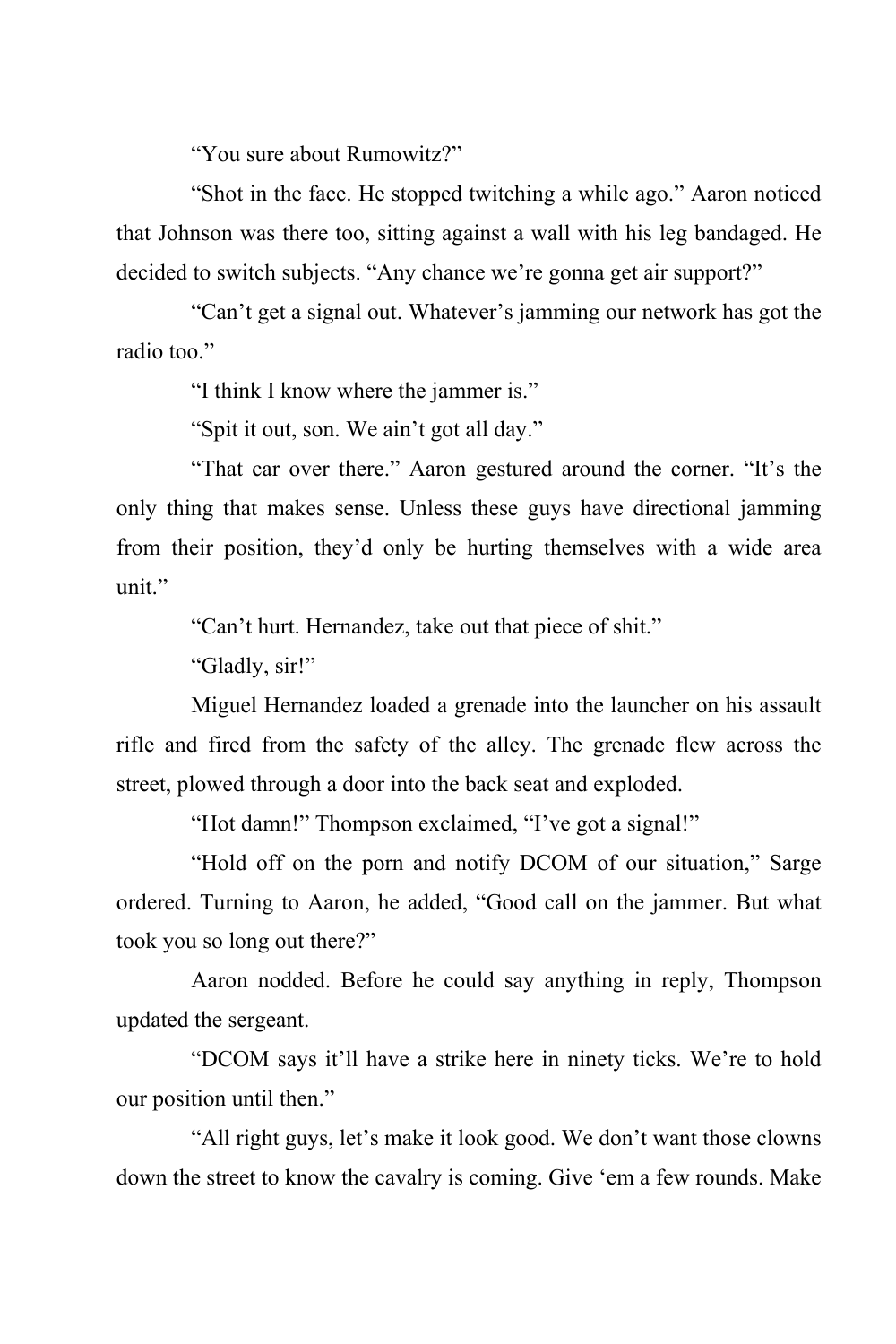'em think we're gonna make a move. Give me a countdown, Thompson, and we'll roll up tight when it gets close."

The roar of the jets was music to Aaron's ears. Once Thompson gave the word, he hunkered down with the others behind a couple of short cinder block walls at the back of the alley. The concussion from the blasts, first east of their position then west, rattled his jaw. And just like that, the A-10's were gone. Nothing stirred in the street save clouds of pulverized brick.

The squad cheered.

Besotted by morphine, Johnson added, "Man, there's nothing finer than a couple of warthogs tearing things up. I'm so glad they kept them around."

"Thank you, Johnson." Sarge cut off the wounded soldier. "All right, Osborne and Hernandez, you guys sweep east. Make sure those eagles took out the welcoming committee on our six. Thompson, has DCOM given you an ETA for Johnson's MEDEVAC?"

"Five minutes after we ensure them that we're no longer hot."

"You heard 'em, boys. Get to it. We'll grab Rumowitz."

Aaron and Miguel darted across the street, weaving around newly created piles of rubble that were, until a minute ago, an abandoned café and a former hideout for their ambushers. A bloody arm stuck out from the middle of one of these piles. With a curt nod to each other, the two soldiers moved on to the next pile and made a similar discovery.

"We're clear here, Sarge," Aaron radioed in. "We'll go rooftop for a better look."

"Roger that, Osborne."

Hernandez kicked open the door to a still intact building and the pair ascended the stairs unopposed. Adrenaline got them on the roof in no time.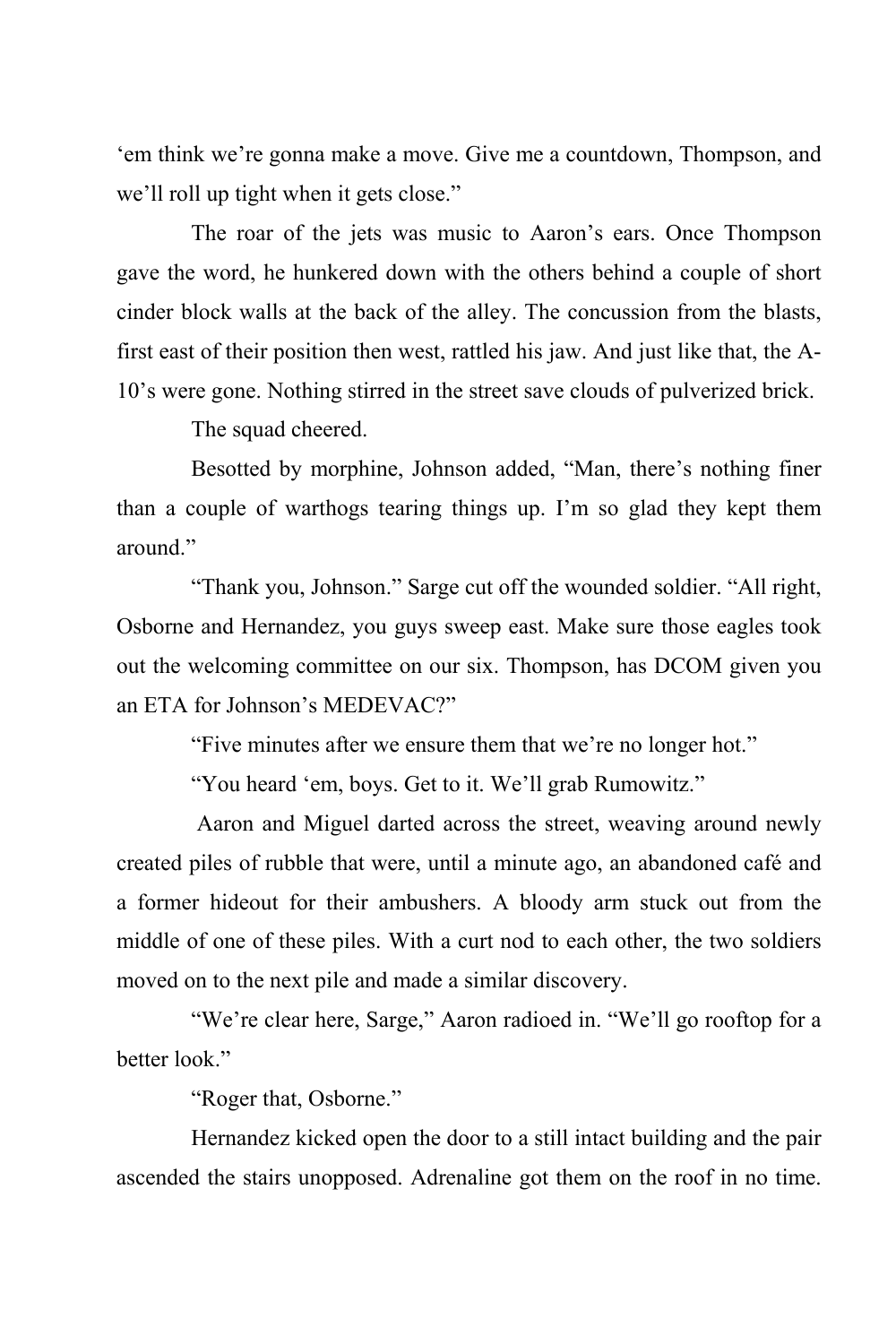To the west, they could see similar piles of ruin where the local militia had been holed up. Aaron looked through his binoculars just to be sure.

"Confirmed, Sarge. We're looking clear here. Nothing moving."

"Good. Keep a look out for the MEDEVAC chopper."

"I see it," Hernandez shouted, pointing to the southeast.

"Negative," came Thompson's reply over the comm line. "DCOM says the whirly bird is still on the ground."

Aaron trained his binoculars on the patch of sky where Miguel was pointing. The black mass he spotted was too big to be a helicopter, or even a C-130 transport. It was more like a destroyer and closing in on them.

"What do you see, Osborne?" Sergeant McConnell asked.

"Something big, Sarge. Really big. Not like anything I've ever seen."

"Some new top secret bomber?" Hernandez asked.

"Nah. The shape's all wrong. No wings to speak of."

"Give me something, Osborne," Sarge demanded. "I gotta know if I need to alert DCOM."

"They already know, Sarge," came Thompson's reply. "There's reports coming in from all over the Net. There's at least a couple dozen different sightings all over the planet."

"Aliens?" Hernandez asked.

"Bullshit!" Sergeant McConnell replied. "There's no such thing. It's a trick of some kind."

"Sorry, Sarge," Aaron said, "but this thing isn't from around here. No one on Earth has anything like this. If they do, we're screwed if it isn't ours."

"Hey! Watch your tongue, Osborne! Or I'll—"

"See for yourself, Sarge. It'll be overhead in just a few seconds."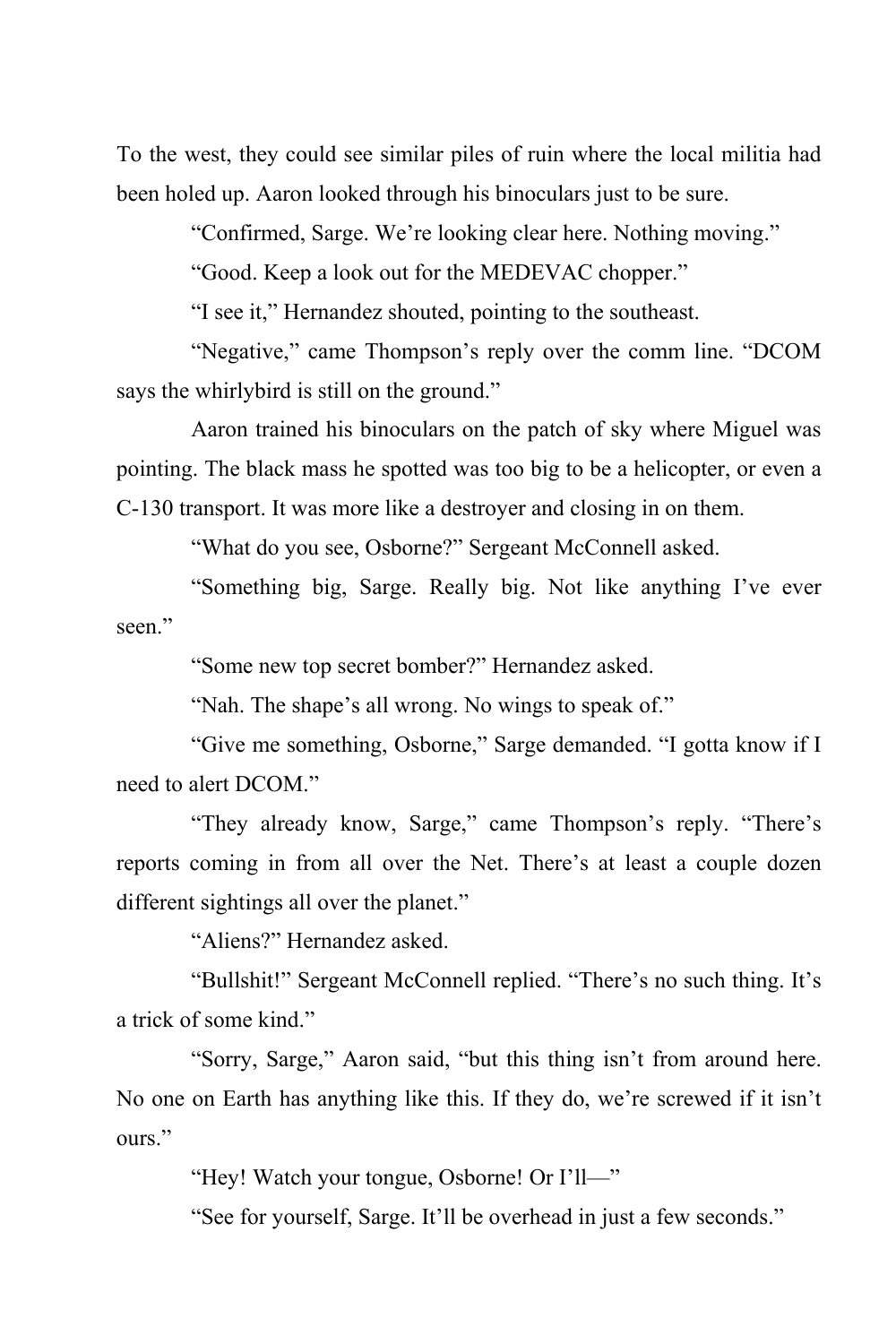An awed silence fell over the men as the unidentified vessel forded the sky. Despite its size, the ship looked sleek, almost feral. A savage pattern of crimson, orange, and black played about its metallic surface, which bristled with small spiky protuberances that reminded Aaron of battleships from a century ago. It cruised above them, calmly defying gravity. Prowling for prey.

And just as quickly as it had come, it was gone.

"Where do you think it's headed," Hernandez asked slack jawed.

"Riyadh, maybe." Aaron answered. "Sarge?"

"Yeah, I saw it. You boys better get down here."

When Aaron and Miguel rejoined the others, Sarge motioned for them to be quiet. He was listening to something private over the comm. Thompson was busy assembling a makeshift stretcher.

"Change of plans," Thompson said in hushed tones. "DCOM texted us to say that all flights were currently grounded. An e-jeep will rendezvous with us half a click down the road."

"An e-jeep!" exclaimed Hernandez.

Sergeant McConnell shot him a reproachful glare.

"Sorry, Sarge," Hernandez mouthed. He then whispered, "What happened to our chopper?"

"All flights grounded while the brass assesses the situation."

"So that wasn't ours." Aaron interjected.

"No, it wasn't," Sarge confirmed. He was done with the comm. "They don't belong to anyone. Even Beijing was on the phone with the President demanding that he 'stop this aggression'." He waved an arm in the direction of the UFO. "Aaron's right. We're looking at a bona fide ET."

Hernandez whistled a wow.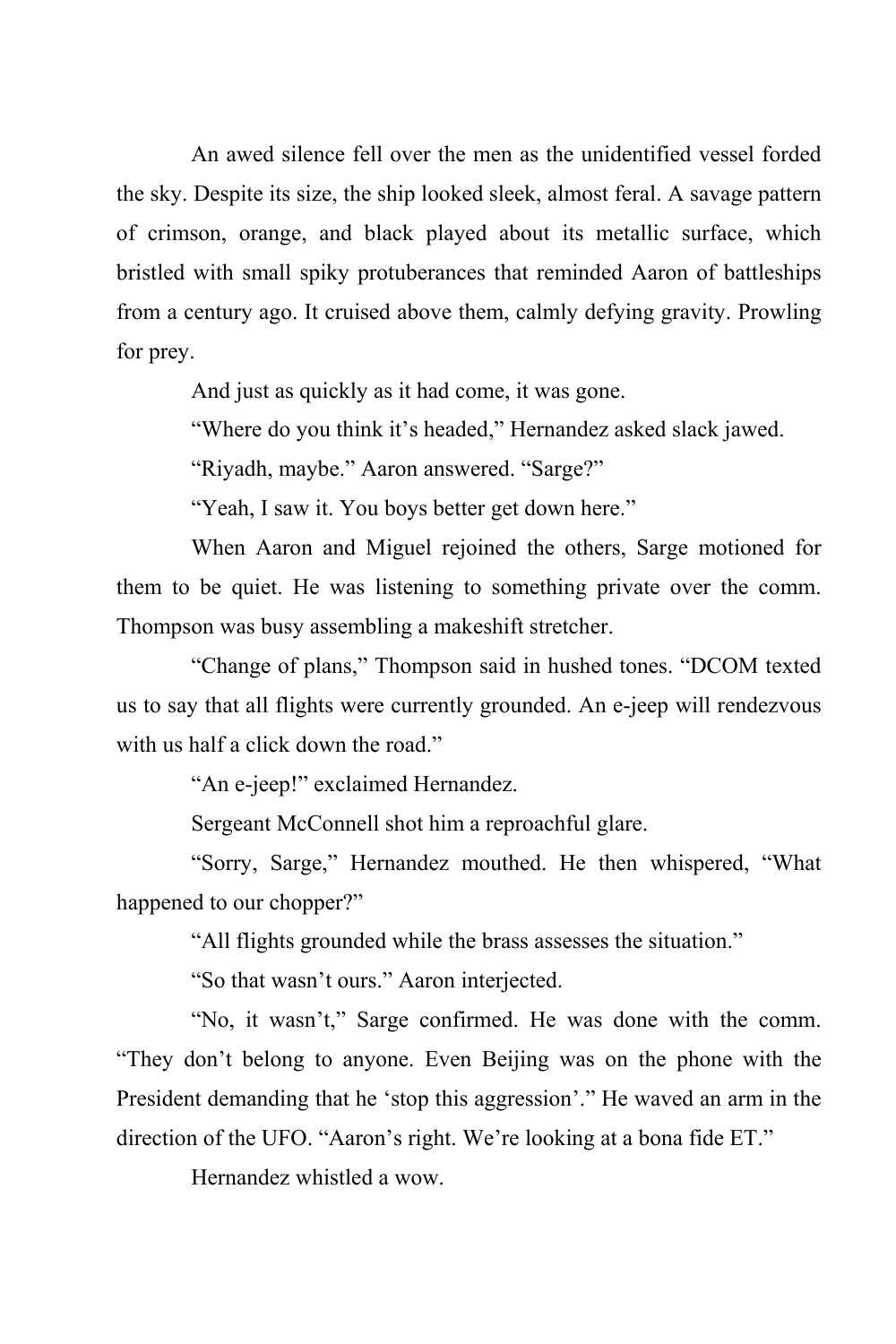"And there's something else. I don't have all the particulars, but the aliens have been broadcasting that they're part of some empire and they're here to…"

"Invade?" Hernandez asked.

"Not exactly. They're here to 'perform an intervention'."

"What the hell does that mean?" Aaron asked.

"Damned if I know," Sarge replied. "But one thing's for sure, there's a new sheriff in town and it ain't us."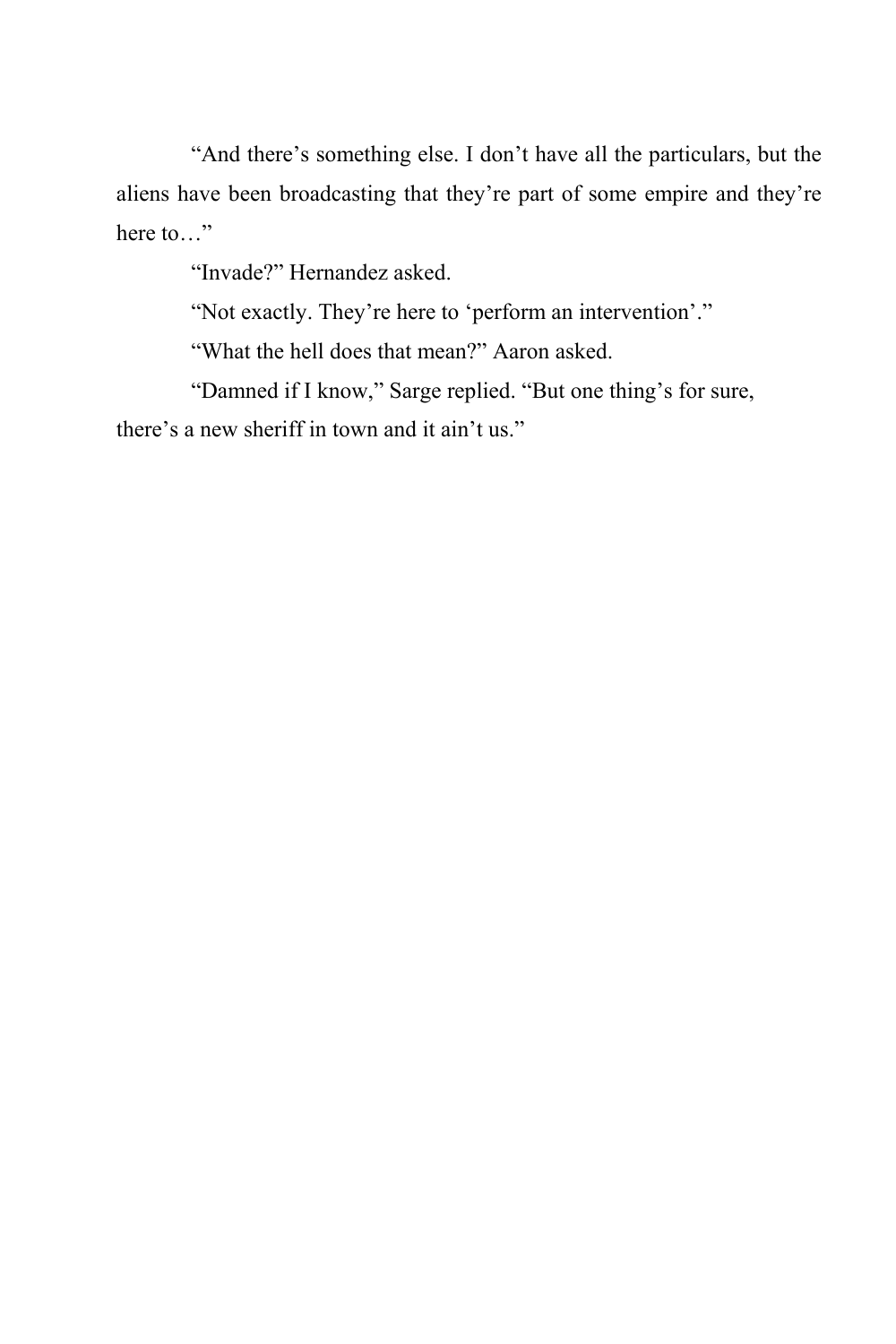#### *Fifteen months later...*

The rain beat against the glass, demanding Aaron's attention. He walked over to the window and stared at the ruins of New York, enshrouded in gray as clouds lumbered along on a cold and dreary November day.

Without turning around, Aaron asked his client, "Why New York, Jeekyri? Why here? There are plenty of other cities where the ceremony could take place." A distant rumble of thunder completed Aaron's illusion of a misty monstrous herd trampling its way across Manhattan Island.

Jeekyri's reply was neutral, "That is true." He sat in a leather-cushioned chair across from Aaron's desk, his coat draped across his shoulders.

Aaron continued, "I know for a fact that you'd prefer a much warmer location. Why wasn't Guangzhou or Singapore chosen? At least they're intact."

"You know as well as I do that my people were not allowed to choose the location."

Aaron knew this to be true. Although Jeekyri's people enjoyed a loftier seat than humans did in the Empire, they were still subservient to the Overlords. "You were told *why* New York was chosen, right?"

"Yes." Jeekyri paused before continuing. His ears drooped as he mulled over which words to use. He realized that Aaron was dwelling upon the past again. Best to tread lightly around this human's old wound. Jeekyri's ears perked up again once the proper phrasing came to mind. "The ceremony is to be a bridge between the past and the future. The United States of America was the most powerful nation of your world before the Intervention."

*Intervention: A nice way of saying invasion.* Aaron supposed that's how their political consultants suggested spinning it.

"Washington would have been more appropriate, but radiation levels are still too high and all the historically familiar landmarks have been obliterated. An alternate site was needed. New York City was your nation's preeminent city—"

Without turning around, Aaron cut him off, "And now it's in ruins." Anger was rising inside of him and threatening to undermine his professionalism. He took a deep breath and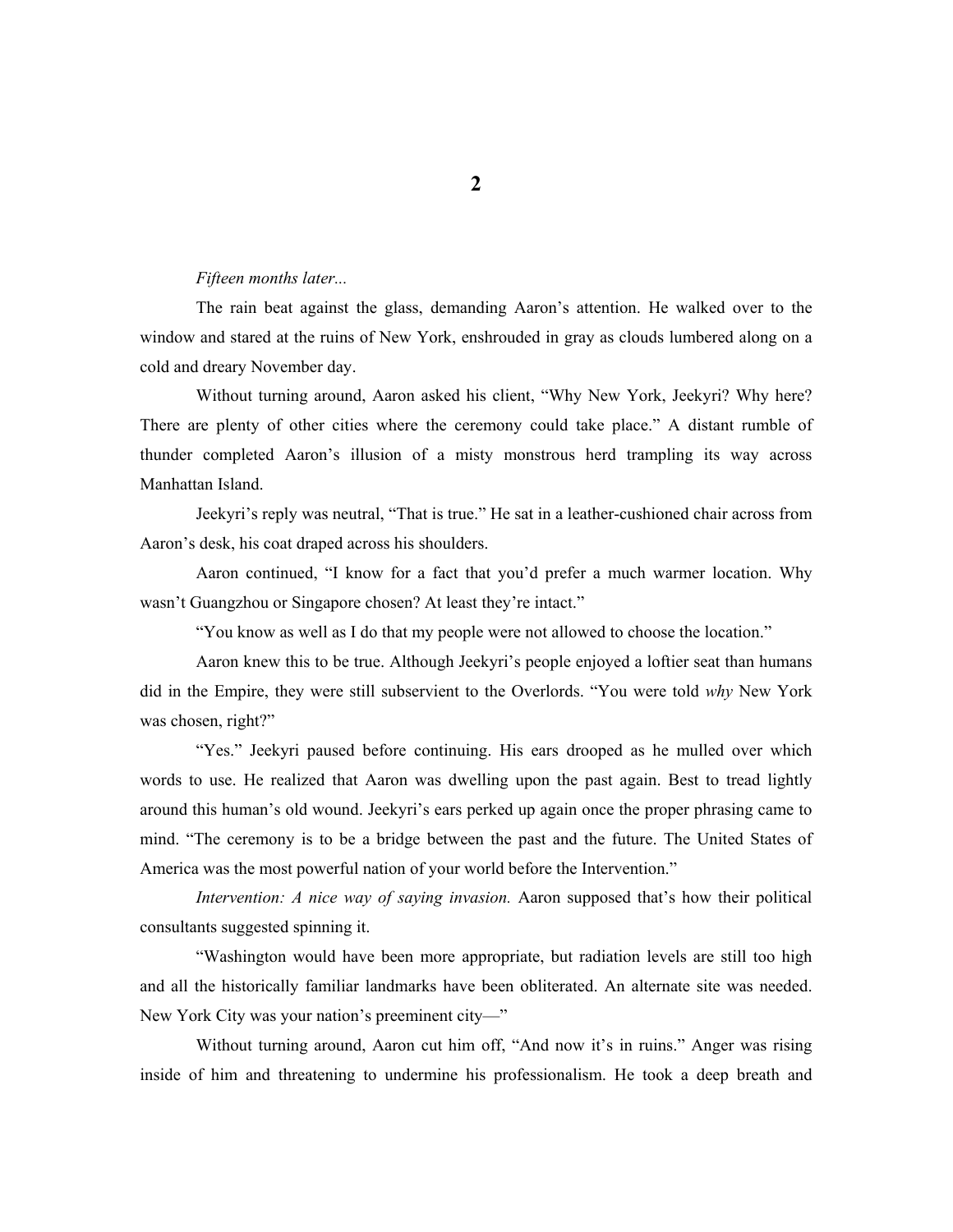resumed his vigil by the window. Fortunately, Jeekyri knew him well enough to understand his feelings.

Jeekyri continued, "I disagree. With sufficient investment, New York can easily be restored," he could see Aaron growing tense, "but now is not the time to debate reconstruction strategies. I understand your point. The fact that it is now in ruins, as you say, only strengthens our Overlords' metaphor. Here we have the most prominent city of the strongest nation of Earth's past reduced to a flooded collection of shattered spires. What better place to reinforce the fact that the Empire is here to stay. When images of the ceremony are transmitted all over your world, the new leading nations will be reminded to know their place in the Empire."

Aaron knew Jeekyri wasn't trying to goad him. He was merely stating the party line. "Are they so sure it won't have the opposite effect?"

"That is why they want to hire you."

"So they expect the Resistance to mount some sort of attack."

"Yes."

"Why not bring down your own security?"

"There will be plenty of security vehicles and personnel in the area. However, there are too many places to hide. We need small, maneuverable reconnaissance teams on the ground to keep watch. You are much more familiar with the city and its hidden inhabitants than any offworld security detachment."

Aaron finally turned around to face his client.

"So my team would be allowed to carry weapons?" He watched for a reaction on Jeekyri's face. Although Jeekyri was the closest thing to a friend Aaron had among the Queezal, he still didn't trust him.

"Yes," Jeekyri said, although it sounded a bit more like a yip.

"And use them if necessary?"

"Yes." Jeekyri's eyes darted around the room. He was startled by Aaron's sudden turnabout and hunkered down inside his tan coat, the orange blotches in his fur fading to match it. The Queezal were a jumpy race. "But—"

"There's a condition."

"Yes. Your team will be required to have transponder implants. If a problem does arise, we would not want to mistake your team for hostiles."

"Fine," Aaron said, feigning indifference. It wasn't fine but he didn't want to let on. Aaron didn't care for transponder implants or any other subdermal technology. Although he was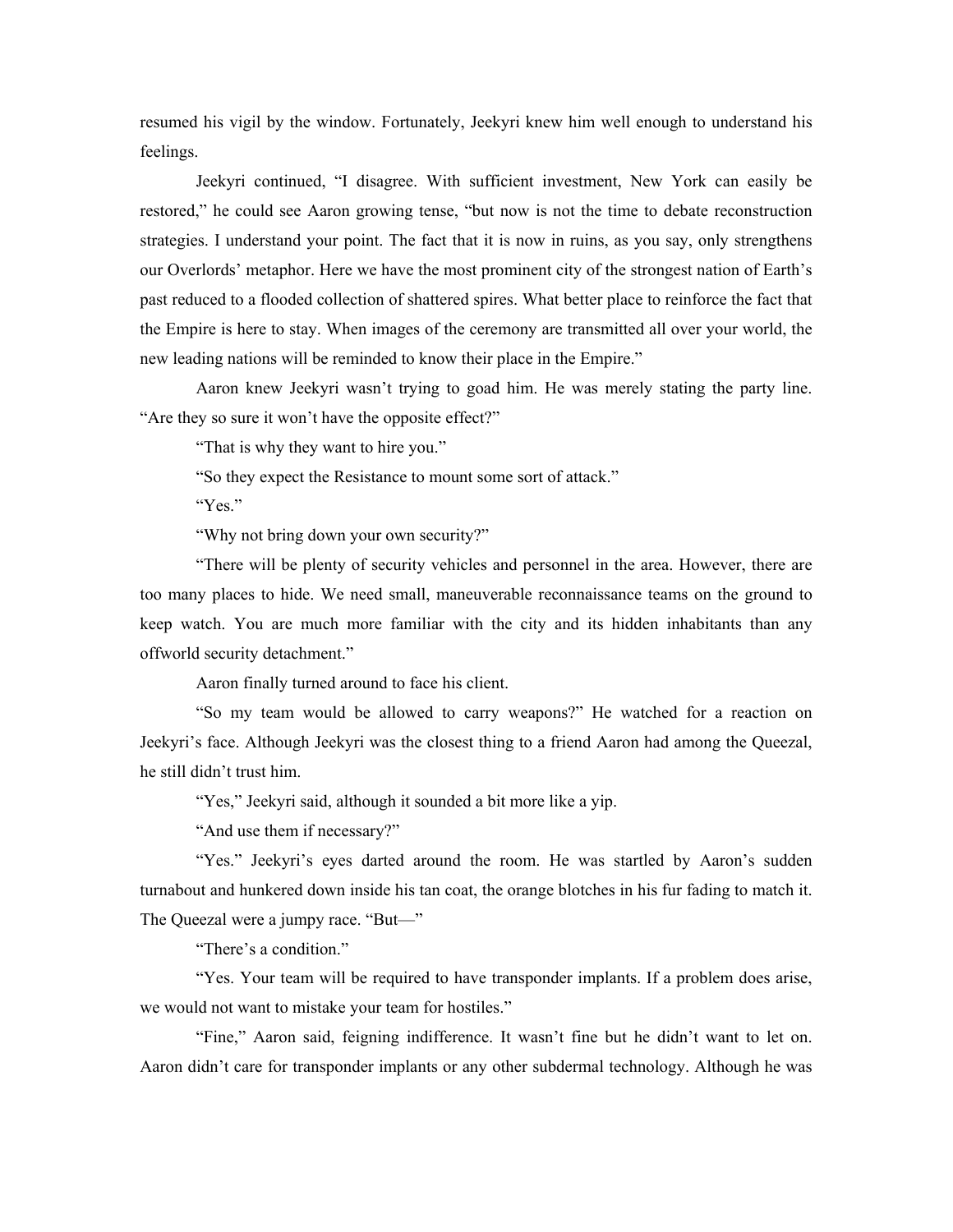no technophobe, he wasn't comfortable with biotech that he couldn't control, especially when it gave away his position.

"They'll be removed upon completion of the ceremony, right?"

"If that is what you wish."

"It is and we'll want it in writing. It's the sort of thing that can jeopardize our ability to do our job." *And be able to sleep at night.*

"It will be done." Jeekyri cautiously emerged from his coat.

As Aaron walked across his office to the door, he asked Jeekyri, "Coffee?"

Jeekyri perked up. His tail wagged beneath his coat. "Oh yes!"

Aaron called out from the kitchenette next to his office, "You take it with five teaspoons of sugar and coconut milk, right?"

"Yes. I am impressed that you remembered."

"I make it a point to know my clients."

Aaron returned to his office with two cups of coffee. He handed Jeekyri's mug to him before sitting down behind his desk in his antique Herman Miller chair. The mesh membrane molded itself to Aaron's frame.

Jeekyri took a sip and trilled his delight. "Thank you, Aaron." He took another sip and then asked, "I have to ask you though, where did you get this coffee? This is a different flavor than what you normally have. The aldehydes and ketones are not so strong. They are more subdued."

Aaron smiled. "A gift from a client. The South American Coffee Consortium renewed trade relations with us a couple weeks ago. My client acquired a case before the first shipments hit the market next month."

"I see. I saw on the American newsfeed that some people were upset over the treaty."

Aaron's eyebrows signaled mild surprise. "That was pretty far down on the list of headlines."

"I make it a point to know the people that I have been assigned to."

Aaron acknowledged Jeekyri's retort with a nod. "Well, the one thing those people don't want to admit is that American grown coffee sucks." He chuckled. "I give the scientists in the lab a lot of credit for figuring out how to geneer coffee so that it can grow this far north, but let's face facts: it doesn't taste nearly as good as the original. Probably something in the soil."

Jeekyri looked as though he was going to hide inside his coat again. "I never wanted to insult your hospitality."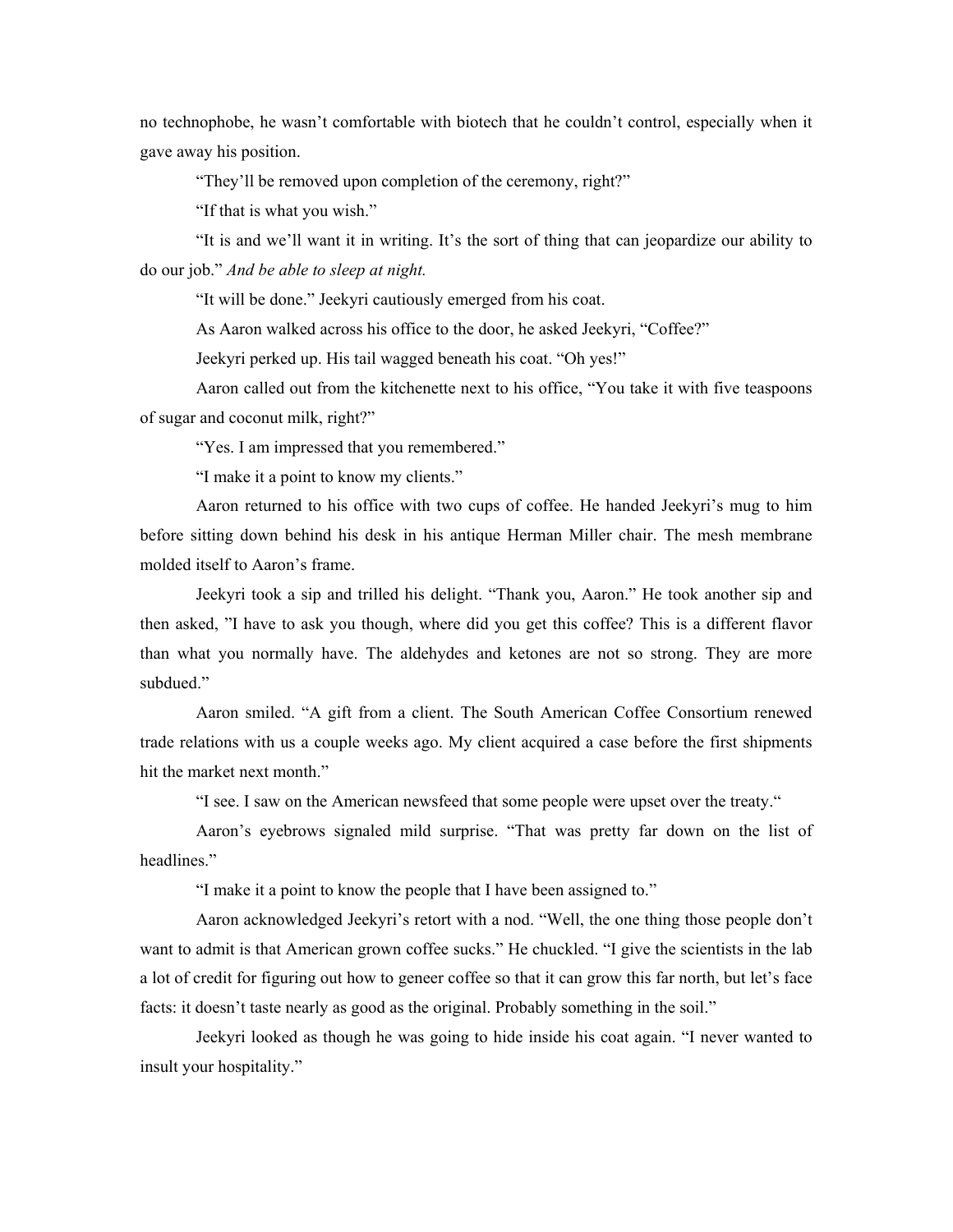"No, that's ok, Jeekyri. We make do with what we have. I'm sure plenty of people will still drink American coffee because it's the patriotic thing to do. But if we're going to rejoin the free market, those agricorps will adapt. There's plenty of other food we still don't import."

Aaron set his mug down on a coaster. His mahogany desk was a rare find, rarer still since it was an antique, almost a century older than his chair, salvaged from a bank across the river. It had survived depression and prosperity, mergers and acquisitions, chaos and exodus. After all that, he wasn't about to let a cup of coffee mar its finish.

He folded his arms across his chest and resumed the discussion about the job, "But enough about coffee. What sort of security are the delegates bringing?"

"Each delegate is permitted an escort of three to five members. They may or may not be security guards. Even so, they will be permitted nothing more than a pistol or stunner and all will have transponder implants."

"How did that go over?"

"I was not at the United Nations General Assembly when the protocols of the ceremony were dictated to the assembly, but a colleague of mine informed me that there was no dissension. Several ambassadors did object to the ceremony being held in New York City rather than Geneva."

"I'm not surprised. The burned out hulk of the old U.N. building is sure to be a grim reminder of our old rogue nation days."

Jeekyri's brow furrowed, and he leaned closer to Aaron. Looking as though he feared being overheard, Jeekyri said, "I have heard that there are several nations who still consider you to be a rogue state."

*Because we wouldn't roll over and play dead when you showed up.* Aaron bit his tongue and changed the subject. "So, did you get any other local security forces involved or are we it?"

Jeekyri sat back in his chair and consulted his datapad. "As you know, the ceremony is to be held in the stadium on 34<sup>th</sup> street. There are three local security detachments on the ground covering the city from the river to Broadway. We have Saltobellini and Sons covering  $42<sup>nd</sup>$  street to  $57<sup>th</sup>$  street."

Aaron interrupted him, "Sal's working this job? That's good. Sal's a good guy."

Jeekyri looked up at him. When it appeared that Aaron was finished talking, he referred back to his datapad and continued, "Bergen Security will be covering  $23<sup>rd</sup>$  street to  $42<sup>nd</sup>$  street and we intend for you to handle from  $23<sup>rd</sup>$  street down to  $14<sup>th</sup>$  street."

"Haven't worked with Bergen. Got any intel on them?"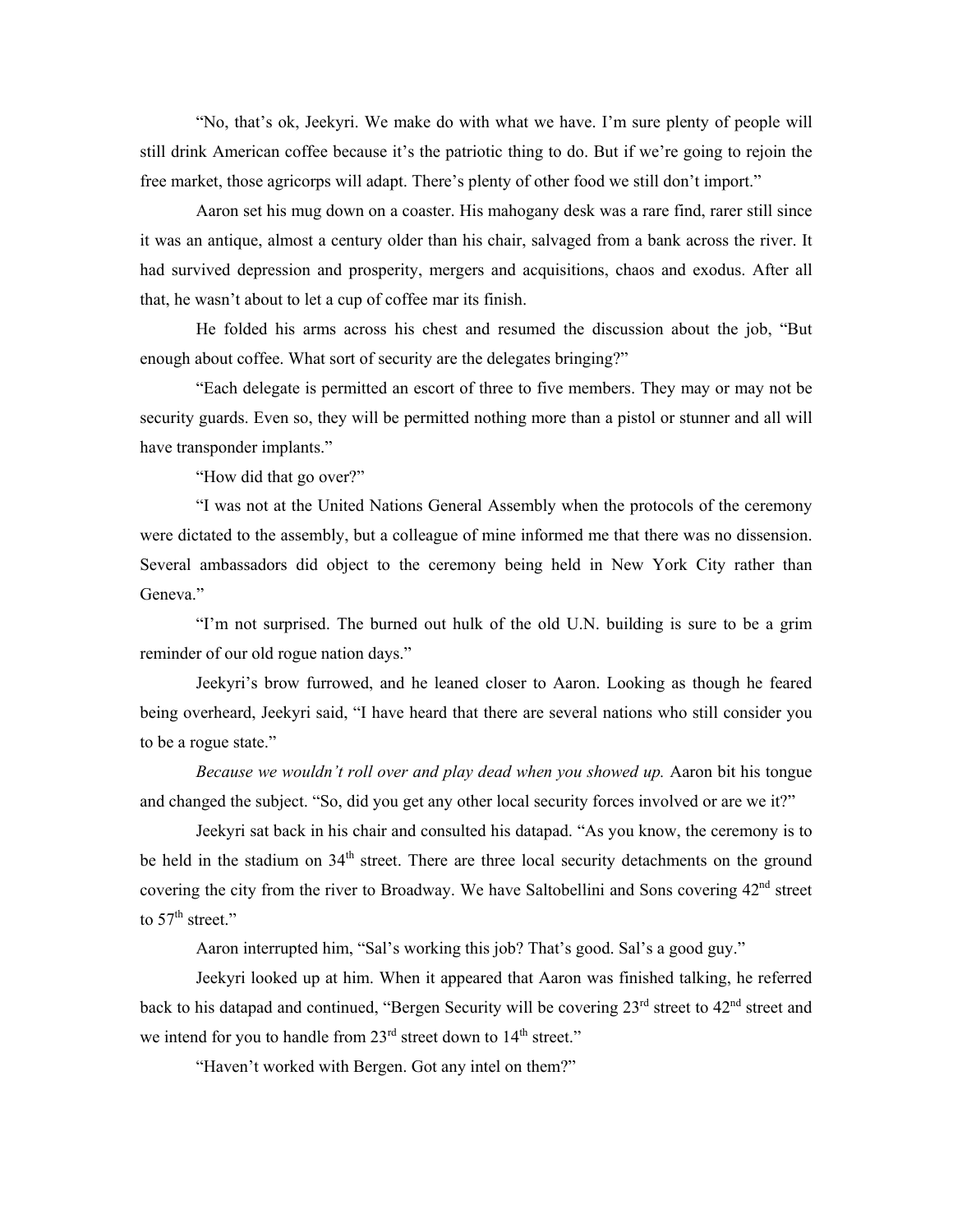"I was not involved with their recruitment. I will check." Jeekyri's long thin fingers scurried over his datapad.

Aaron finished off his coffee while he waited for Jeekyri to access the information on the Bergen Security recruitment. He mulled over the idea of doing another job for Jeekyri. The last one hurt, literally. He was laid up for a month. Still, it paid better than any government contracts they usually got. It more than made up for any lost revenue the firm suffered on account of his absence.

But not the loss of Bill.

"Here it is." Jeekyri's ears fell. "This is strange. There is almost no information here. A local address plus coordinates. I guess that my associate has not finished filling out his report. No matter. I will check back later and send you the information on them."

"That's fine, Jeekyri. Ok, you've piqued my interest. How much does the job pay?"

"Which currency would you like to be paid in?"

Aaron smiled and leaned back in his chair. "The coin of the realm of course."

"Three hundred thousand Imperial drekna."

"No chance. Five hundred thousand. I've got a team to consider."

Jeekyri's ears flopped. "Are we haggling again?"

Aaron laughed a bit cynically, "Yes. After what happened last time, I have to raise my fee. Hazard pay you know."

"I see. Would four hundred thousand suffice?"

"Yes, but you've missed all the fun of haggling. You're only supposed to go up a little. Then I come down a little. Then you go up a little more and so on."

Jeekyri's ears resumed their erect posture. "Inefficient if you ask me. Why is it not better to just say how much money you want for the job?"

Aaron sighed. "Never mind. Four hundred thousand it is. And I'll need twenty-five percent up front."

"That is fine. I will have the money by Friday."

"Deal." Aaron leaned across his desk to shake Jeekyri's small hand, which was all but swallowed up by Aaron's.

"Deal." Jeekyri smiled to hide his anxiety. He exhaled his relief when Aaron let go of his hand.

"One other thing, Jeekyri."

"Yes, Aaron?"

"No surprises."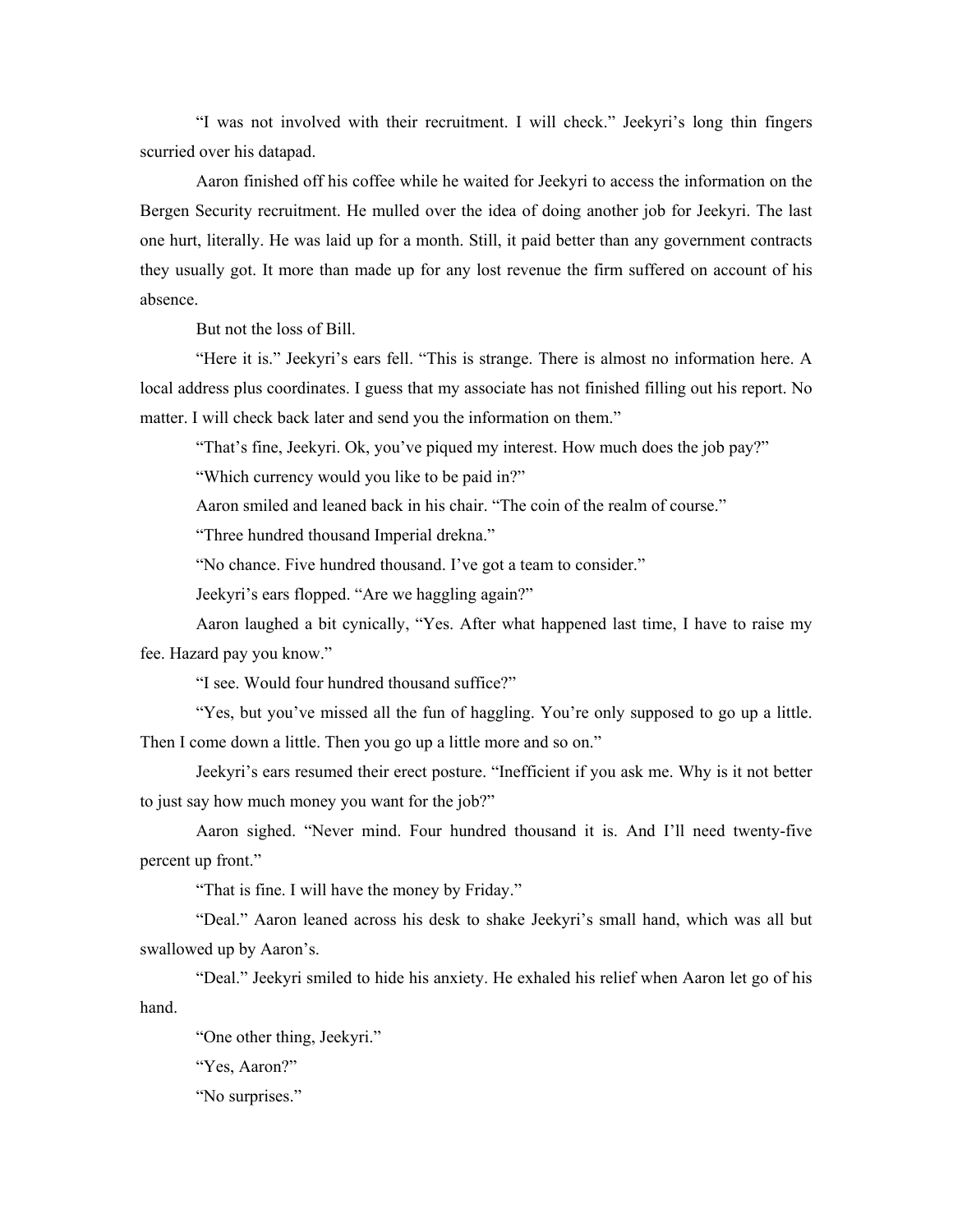"Excuse me?"

"No surprises. Like last time."

Jeekyri swallowed hard. "Yes. But that was not my fault. You do know that, Aaron? Correct?" Jeekyri shrunk inside his coat again.

"I know it wasn't. Just make sure your people are level with you this time. If there are any surprises… *any*… it will be the last time we do business together. Understood?"

"Yes, Aaron. No surprises."

"Ok then. I'll walk you out."

Jeekyri gathered his coat around him and hopped down from his chair. He walked in front of Aaron out of the office and toward the front door. As they walked down the hall, they passed the offices of Aaron's business partners. Out of the corner of his eye, Aaron saw Marcus staring at him from his desk. Marcus didn't look pleased. Jeekyri, who was only waist high to Aaron, didn't appear to notice or couldn't see Marcus*. I'm gonna hear about it when Jeekyri leaves.*

Aaron opened the front door for Jeekyri as he finished closing his coat and pulled up his hood.

"Thank you, Aaron. See you Friday."

"Friday it is. Good day, Jeekyri."

Aaron watched Jeekyri bounce over a hopscotch array of puddles on his way to his grav car. Jeekyri's driver, who had been waiting in the vehicle the entire time, already had the door open for him. In just a few strides, Jeekyri was in the car with the hatch closed. He faced forward as it lifted from the ground. The rain all but drowned out the hum of the grav car's lifters. Once the vehicle was clear of the parking lot, and a safe distance from the office buildings, the thrusters kicked in and it disappeared behind the clouds.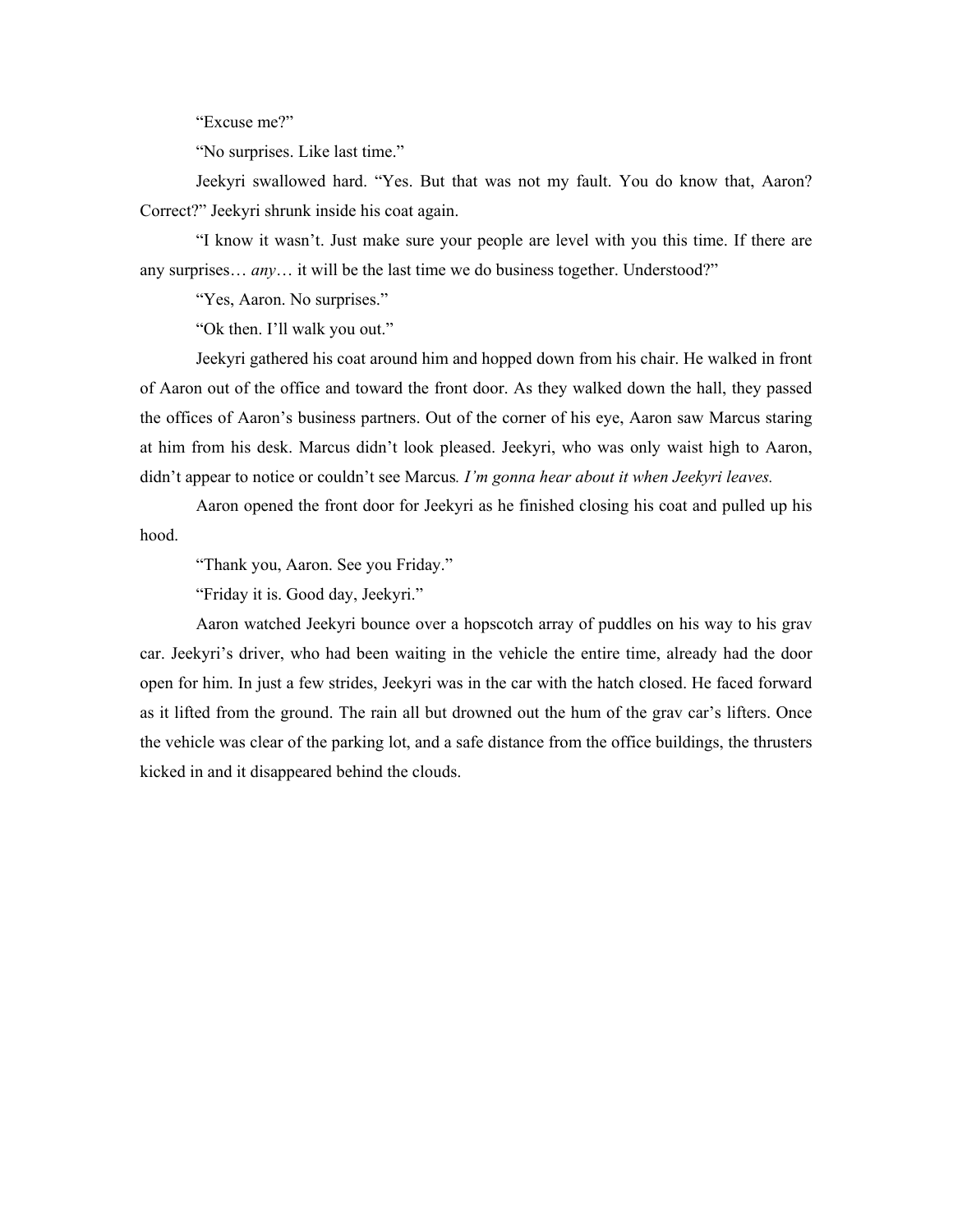The grav car broke through the storm clouds and ascended into the vast blue sky. The sun briefly blinded Jeekyri before the windshield tinted out the glare.

Jeekyri asked the driver in his native tongue, "Kreelee, would it be possible to turn off the tint on my side of the car? After spending the day down there in that dreariness, the sun feels good."

"Yes, sir." Kreelee pressed a button on the dashboard. The sun returned to its full intensity on Jeekyri's side of the car.

"Ahhhh, that is much better." Jeekyri sank back into his seat and closed his eyes.

A few minutes later Kreelee asked, "How did your meeting go?"

"As well as could be hoped, Kreelee," Jeekyri replied without opening his eyes. "Humans can be such a tiresome lot. Just *talking* to them in their language is a linguistic workout. I am glad to have a rest from," Jeekyri fought with his tongue to pronounce the word, "English."

Kreelee shook his head. "Why is it that we can not use the translator algorithms built into our datapads?"

Jeekyri smiled. "You are new to the Imperial Exploratory Service are you not?"

As if ashamed of this fact, Kreelee bowed his head. "Yes, sir. I am. I was chosen shortly before departure to replace a comrade who resigned. I spent the journey in cryostasis as my piloting skills were not needed until our arrival here."

Jeekyri opened his eyes and assuaged his companion's embarrassment. "Then your question has merit. You see, Kreelee, most aliens are uncomfortable with mechanical voices emanating from little white boxes. Primitive cultures are fearful of the *magic box* while more sophisticated ones view them with suspicion, as if they were programmed to lie." Jeekyri chuckled at the thought of his datapad lying on his behalf. "By speaking their language back to them, we put the aliens at ease. Surely, we cannot be deceptive if the words we use are the same as theirs. Furthermore, it is also essential to not speak our language in front of the aliens as they may infer that we are talking negatively about them."

"But is that not paranoia?"

"Perhaps, but it is often based on fact. We Queezal are something of an anomaly in that we never warred upon ourselves. As you know, our ancestors were forced to cooperate with one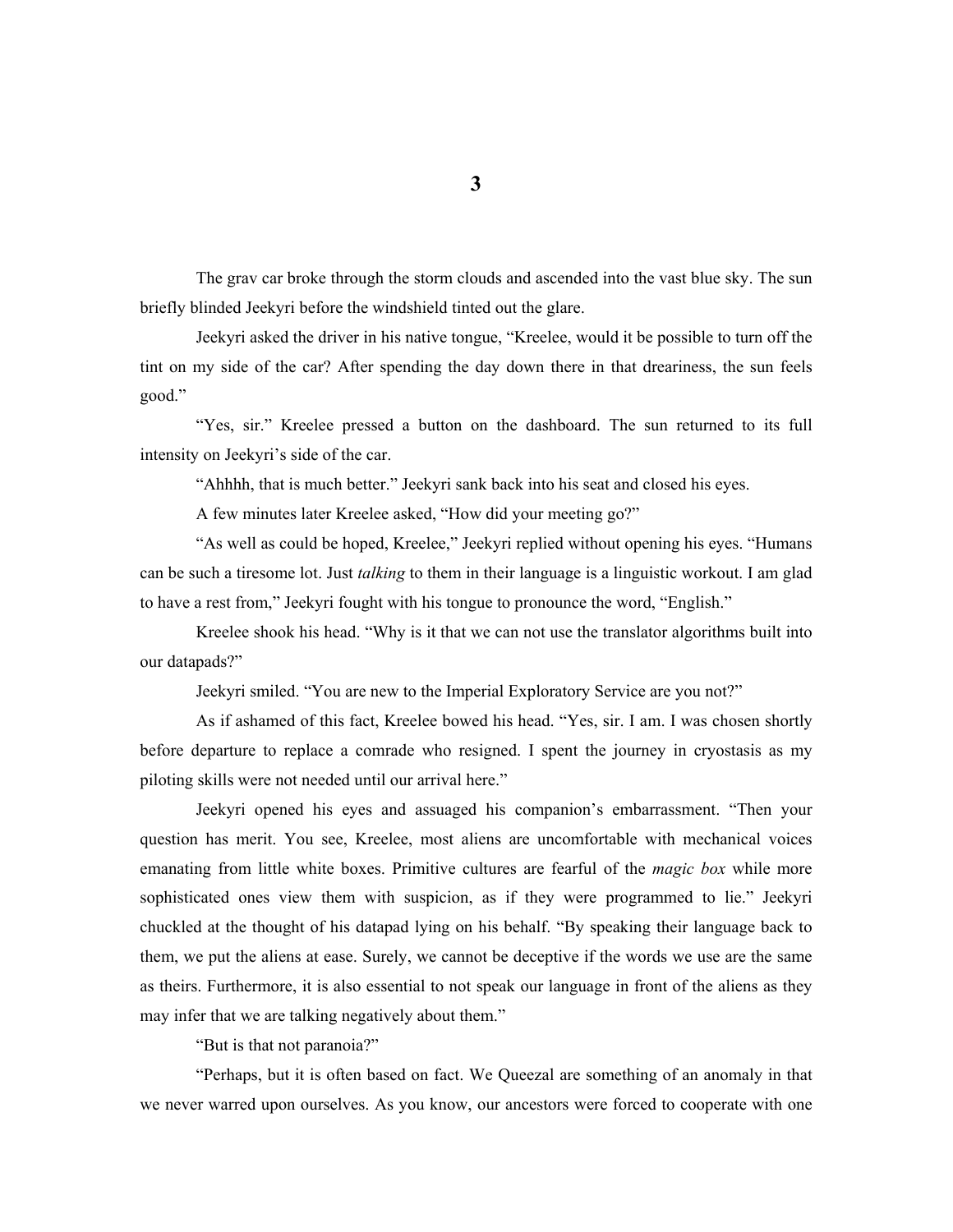another against the many predators of our world. They could not afford to let suspicion cloud their minds for the consequences would be fatal. Most aliens, including the humans, became the dominant species of their worlds without having to resort to global cooperation. Small groups were sufficiently efficient at dominating the beasts of their worlds. As the eons wore on, there was nothing left for them to dominate except each other."

"And language kept them apart," Kreelee chimed in.

"Yes! Very good, Kreelee."

The grav car climbed through the upper reaches of the atmosphere. The sun grew ever brighter as the last traces of protective diffraction were whisked away.

"Thank you, Kreelee. You may turn the light filtering back on. I now feel rejuvenated."

Kreelee complied with Jeekyri's request. "I will be changing course soon, so the glare of the sun will no longer be a problem."

With the near vacuum of space at hand, Jeekyri could make out the ships of the Imperial Exploration Fleet in orbit over Earth. They came in many shapes and sizes. Most of the science vessels were simple spheres. Supply ships, which made up the bulk of the fleet, were long rows of boxes attached to a central spine. Ambassadorial yachts were customized affairs, built to the whims of the Overlord who commissioned their construction. Except for the science vessels, none of these civilian ships were designed to enter an atmosphere. This task was left to smaller, streamlined vessels and small craft like the grav car Jeekyri now rode in.

And then there were the military escort ships. In his youth, Jeekyri had wondered why the Exploratory Service would require a military escort. He had naively believed that all worlds would openly welcome the arrival of the Overlords as his people had done. He had been shocked to learn that some aliens had fiercely rejected the presence of the Overlords on their worlds. An unarmed exploratory mission could easily be overpowered, its personnel taken hostage or even killed. After the hostilities the fleet encountered here at Earth, it was reassuring for Jeekyri to know the military was there to protect them all.

#### *The Great Protector in the flesh.*

Except for the enormous Krendorian flagship, the *Klalventoria*, all of the warships in the fleet were of Mazzulian design. While Krendorian ships were large, ponderous vessels, like their designers, the Mazzulian ships were always designed to appear sleek, even when they were on a scale to match the ships of the Overlords. And the colors! While Overlord ships were typically a metallic gray, Mazzulian ships were savage stripes of red, orange, and black. But these colors could be changed at the whim of the captain for the "paint" was programmable. Mazzulian ships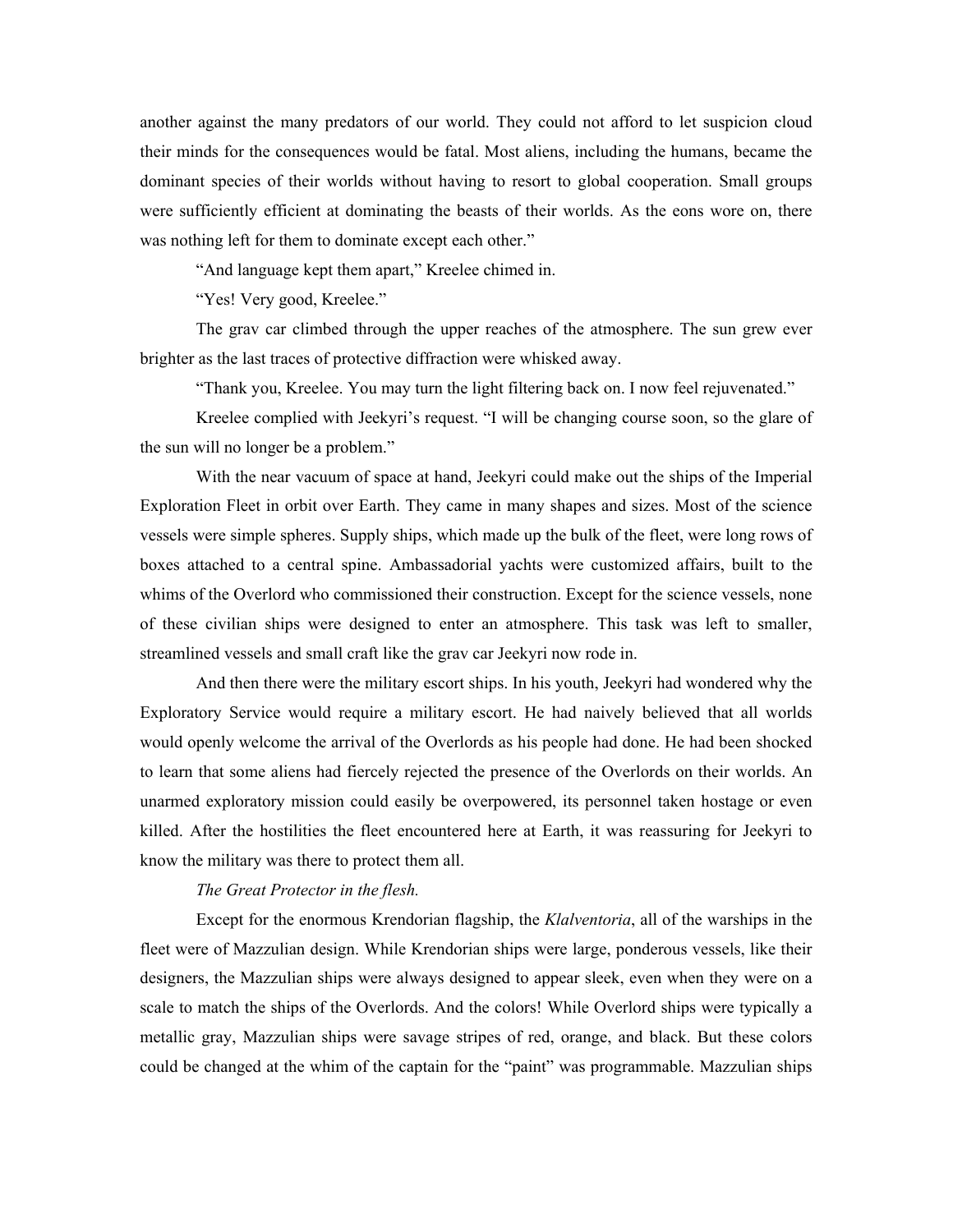could be all black with points of white to blend in with the stars or a host of yellows, pinks, and browns to mimic the clouds of a gas giant.

The three classes of warships present were the nimble *Bak'-To*, the steadfast *Bak'-Fray,*  and the fearsome *Bak'-Rrrova*. The primary weapon of the latter was a particle accelerator—a terrible weapon that harvested the massive energies contained within the fusion power plant to accelerate subatomic particles down the length of the ship to relativistic speeds. It was capable of inflicting catastrophic damage with just a single shot.

Jeekyri shuddered as he recalled when the order had been given for the *Bak'-Rrrovas* to bombard the cities which harbored the Resistance. The American military, which had already surrendered by this point, had dubbed the attack *Operation: Sea of Glass*. As callous as it sounded, it was terribly accurate. Except for weeding out pockets of Resistance forces, it put an end to the Intervention War. *But the cost was too high.*

Jeekyri noticed that they were not headed directly back to their home away from home, the *Queleeree*. "Kreelee, where are we going?"

"My apologies, sir. I thought you knew. Grothlar has summoned you before him."

Jeekyri's ears popped up. "He wants to see me in person?"

"Yes, sir."

Jeekyri's nose twitched. Grothlar was the Krendorian Overlord in charge of Terrestrial Security. It was rare for him to require face-to-face meetings. Communications were typically handled via datapad.

"No, I was not informed. Most unusual. Were you told what this was in reference to?"

"No, sir. Sorry, sir."

Kreelee hailed the *Halvento*, Grothlar's ship, and was granted clearance to proceed inside its modest hangar bay. The *Halvento* was a surveillance ship. Although streamlined, it nonetheless had the peculiar, angular features common to stealth-designed ships. Like the Mazzulian warships, it also utilized an active camouflage system.

The hangar bay doors parted and Kreelee nimbly slipped the grav car inside. Jeekyri preened himself while Kreelee parked the grav car and the cargo bay pressurized.

Jeekyri sighed.

"Is there something wrong, sir?" Kreelee asked.

"I detest surprises. I have had no chance to prepare for this meeting and I have no idea what I am to be reporting on."

"I am sure that you will be fine, sir."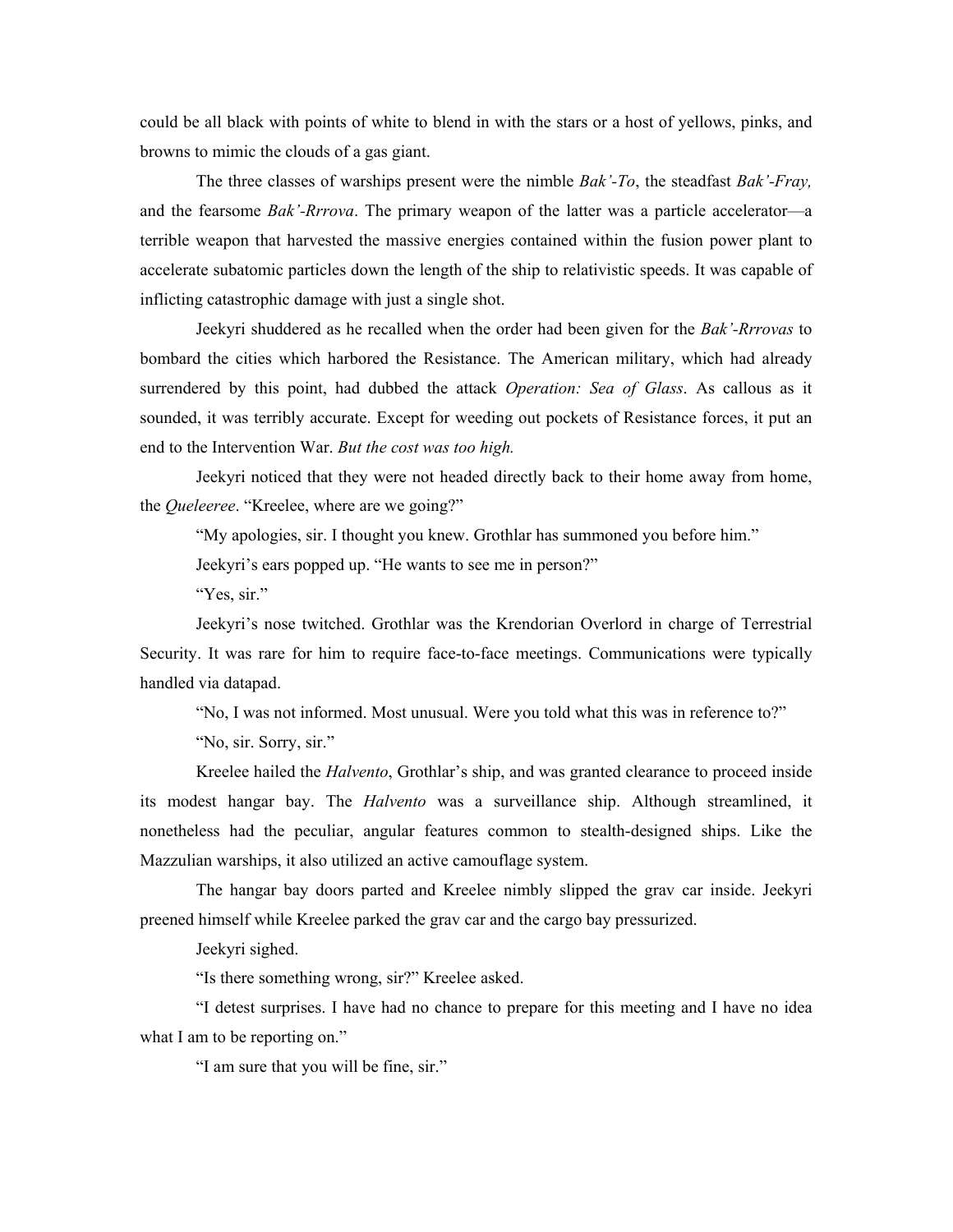"Thank you, Kreelee." Jeekyri took a deep breath to calm himself, then opened the passenger door and hopped out.

Jeekyri walked across the bay to the access door. It promptly slid open as he approached.

Waiting on the other side of the door to greet Jeekyri was a Mazzulian, a large bipedal creature that resembled Terran tigers. The humans were fortunate that the predators on their world weren't as cunning as the soldiers of the Empire. They'd likely be extinct.

"My people too," Jeekyri thought.

The Mazzulian was dressed in a dark blue formal uniform, sleeveless and legless to allow unencumbered mobility. He had over a dozen ceremonial pendants pinned to his chest. The pendants were in the shape of distinct predatory animals from several Imperial worlds, each denoting deeds of valor and prowess in combat. It was Sosiphur, Grothlar's top officer, *First Claw*. Jeekyri's ears drooped and his tail went limp.

Sosiphur and Jeekyri had competed for the very job that Sosiphur now possessed. Grothlar had insisted that both candidates were superb and that his choice had been a difficult one, but the Mazzulian won. *They always do*.

Sosiphur regarded him with amber eyes laced with red flecks. He sneered in the formal language of Old Krendith, "Greetings, Information Specialist Jeekyri."

"Greetings, First Claw Sosiphur," Jeekyri returned. A sneer from a Mazzulian was to be interpreted as a sign of begrudging respect for a rival. It was when they growled, hissed, or salivated that one had reason to fear them.

"Lord Grothlar will see you now. Please accompany me to his quarters."

"Thank you, noble sir."

The odd pair walked down clean, spacious corridors. Although the lighting was dim, Jeekyri had no problem noticing the occasional maintenance bot tidying up the place. He also couldn't help but notice the stares and glances he received from the other Mazzulians. There was a musky, almost predatory scent in the air. Queezal were not stationed on board Mazzulian ships. There was general concern within the Imperial Navy and Exploratory Service that a Mazzulian might mistake a Queezal for a prey animal. There was no need for Jeekyri to worry though. His escort had a fierce reputation for swift punishment. If any Mazzulian made even the slightest effort to harm Jeekyri, Sosiphur would cut the beast down in an instant.

They arrived at Grothlar's quarters. The door slid open automatically. Sosiphur never broke stride.

"Definitely expecting us if Grothlar cued the door to open upon Sosiphur's transponder," Jeekyri thought.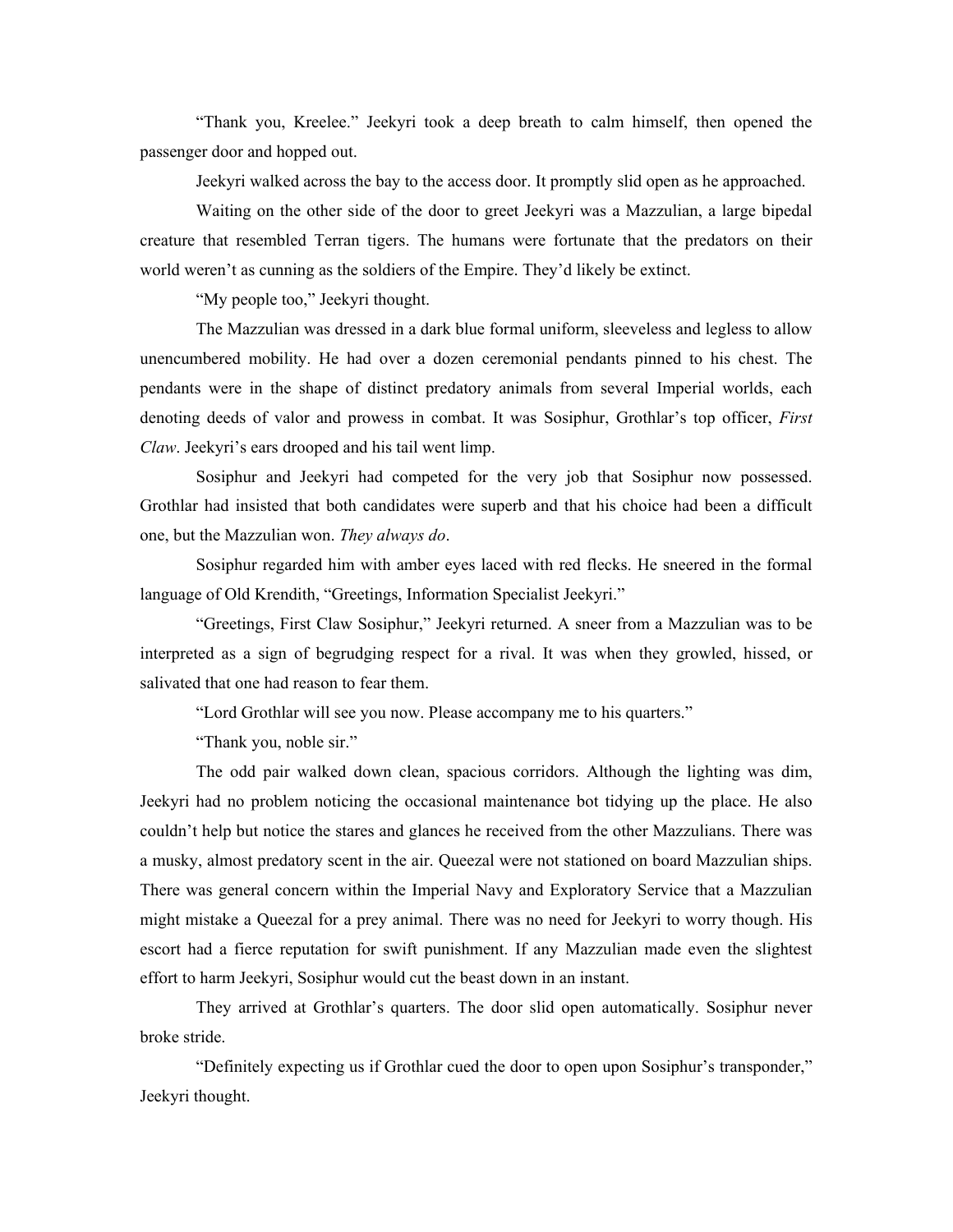A single Krendorian, dressed in the emerald green robes of a lord, stood in front of a view screen that displayed an image of the world below. Wide goldenrod colored bands accented the edges of sleeves and the bottom of his robe. Family names, written in Old Krendith, were tastefully stitched in black within their borders. Krendorians were large, rotund beings, typically massing around five hundred pounds. Their legs resembled tree trunks, thick and round to support their weight. Three horns emanated from the skull: a long one over each eye and a short one at the end of the snout. A great crest of bone fanned out from the back of the head. When down on all fours, it protected the back of the neck, shoulders and upper back from attack.

Jeekyri and Sosiphur bowed before their overlord.

Grothlar turned around, his massive arms crossed. "Greetings, Jeekyri." His baritone voice filled the room though he was clearly not shouting.

"Greetings, Lord Grothlar," Jeekyri bowed again. "I apologize if my arrival was tardy. I was unaware that you requested my presence until my driver informed me en route to your vessel."

Grothlar dismissed Jeekyri's apology with the more relaxed tongue of Common Imperial, "No need, little one. I didn't want to interrupt your meeting with the human. I trust it went well."

"Yes, sir. It did."

Grothlar gestured to heavily cushioned Krendorian chairs. "Please have a seat, both of you." The chairs were low to the ground and very broad. Each leg was of the same girth as the legs of the being for which they were designed. For a Queezal, they could have doubled as kingsized beds.

"So this Jersey City Security you spoke so highly of in your report has agreed to join the other two security firms in ground surveillance for the Armistice Day ceremony?"

"Yes, my lord, they have."

"Good," Grothlar tilted his head and scratched the callused skin over his left eye where the horn emanated.

Jeekyri briefly wondered if Krendorian horns ever got in the way. He'd never seen a clumsy Overlord. Perhaps they'd been culled from the herd over the millennia.

"How much did they ask for in payment?" Grothlar asked.

"Four hundred thousand drekna."

Grothlar stopped scratching and fixed his large brown eyes on Jeekyri. He frowned. "I thought that the price was to be three hundred thousand."

Jeekyri swallowed hard as his ears drooped. Grothlar's two eye horns were pointed right at him. While Jeekyri was quite the nimble fellow and would most certainly get out of the way of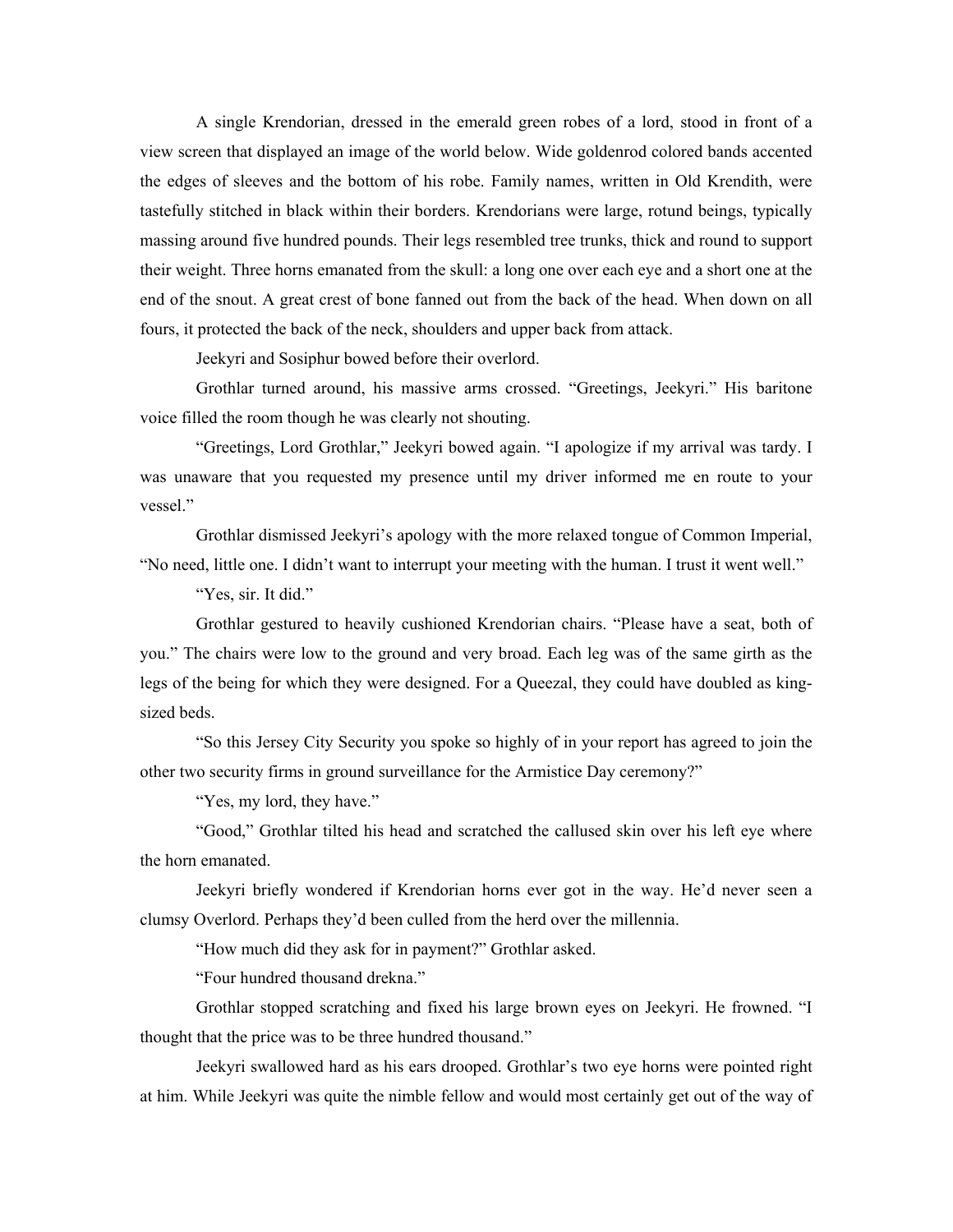a charging Krendorian, Grothlar's countenance still scared him. *Only a Mazzulian would have the courage to stand up to that.* "Yes, my lord, but Aaron insisted on more money. We haggled—"

"Haggled?"

"Sorry, my lord. It is a human form of financial negotiations. We settled on four hundred thousand."

Grothlar laughed. "Some day I will have to meet this Aaron. He is bold, even for a human. Is he related to the other one, Saltobellini?"

"No, my lord, but they do know of one another. Each spoke very highly of the other."

Grothlar shot a glance over at Sosiphur. The Mazzulian let the slightest nod escape his rigid posture.

"And did Aaron agree to the transponder implants?"

Jeekyri's ears drooped. "Reluctantly, my lord."

"Oh? How so?"

"He stipulated that the contract must specify that the transponders will be removed upon completion of the ceremony."

Grothlar frowned. "Did he explain himself?"

Jeekyri scrunched down in his chair. "Aaron stated that they interfered with his ability to do his job."

"The human has a point," Sosiphur added. "The transponders would reveal his location to his enemies should they gain access to our monitoring systems."

"This intertribal warfare must cease!" Grothlar bellowed. "The Empire will not tolerate its citizens warring upon one another. I thought that we made that perfectly clear when we crushed the insurgent factions."

Jeekyri gripped the cushions of his chair. If his claws had been as sharp as Sosiphur's, he would've ripped them. His muscles tightened, poised to spring across the room and away from the Krendorian. But he couldn't. The Overlords wanted respect, not fear. Jumping away in terror would disgust Grothlar. Jeekyri would lose his job and likely spend the rest of the mission confined to his ship. He swallowed hard, desperately holding onto his composure.

Unfazed by Grothlar's outburst, Sosiphur countered, "My lord, did we Mazzulian not take several years of our own to comprehend the wisdom of unification?"

Grothlar sighed. He didn't have to answer. He asked, "Is this Aaron Osborne worth the trouble, Jeekyri?"

Once he saw Grothlar calm down, the tension in Jeekyri's muscles subsided. He relaxed his grip on the chair. His ears perked up at the chance to defend Aaron. "Why yes, my lord. His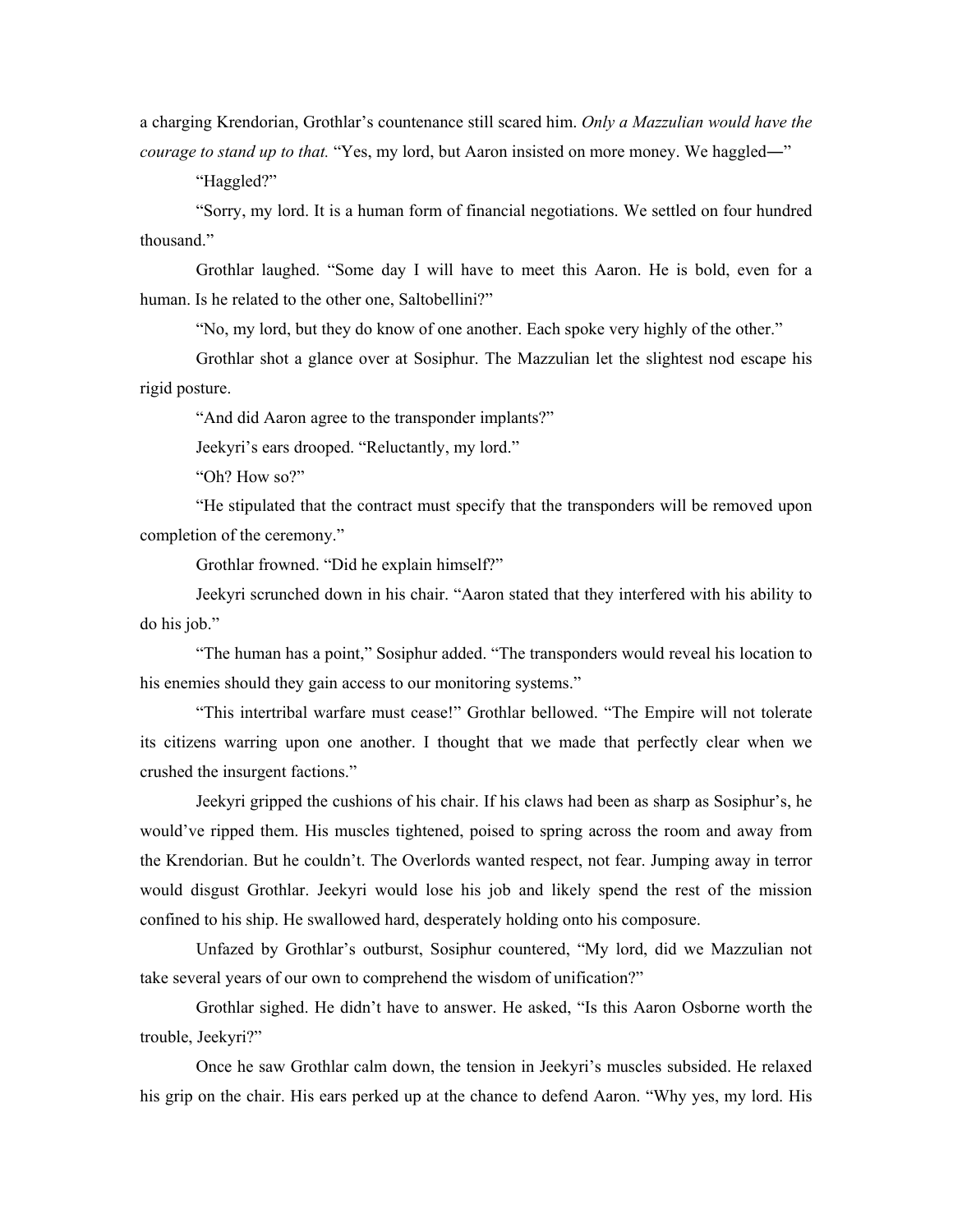reputation is unblemished. He has never taken part in any anti-Imperial activity, unless you consider his membership in the American military during the Intervention war to be a problem."

"I do not."

"His firm has a triple A bond rating with the Paramilitary Underwriter's Association. Their clients, both corporate and government, speak highly of them. They also possess a thorough knowledge of Manhattan. Aaron used to live there before the debris from the comet, and subsequent terrorist attack, made it uninhabitable."

"I see. How did he survive? I was under the impression that few humans survived both the impacts *and* the contagion."

"Aaron was a soldier in the American military at that point and was involved in the Arabian Peninsula conflict."

"Ahhh yes. That was the conflict we witnessed upon our arrival."

"Yes, my lord."

Sitting in silence, Grothlar stroked the black whiskers on his chin with the four stubby fingers of his right hand.

"Was there something else, my lord?"

Grothlar stopped stroking his chin. "Why do you ask, Jeekyri?"

"No disrespect, my lord, but this information could have been read in my report, which I was planning to write upon returning to my ship."

Grothlar smiled. "You always were an astute Queezal, Jeekyri."

A smile played out on Jeekyri's face. "Thank you, my lord."

Sosiphur's whiskers twitched.

"Jeekyri, I would like you to oversee the collation of surveillance data for the Armistice Day Ceremony."

Jeekyri's ears flew up. "Me?"

"Yes, Jeekyri."

"But why? No disrespect intended, my lord, but—"

"But why not Sosiphur?"

"Yes, my lord." Jeekyri was thankful Grothlar anticipated his question.

"Sosiphur will be acting as intelligence liaison with military security. He will be reporting directly to the head of military operations. It will be your job to analyze the surveillance data and funnel what is pertinent to him."

Jeekyri's tail began to wag. "Thank you, my lord."

Sosiphur wrinkled his nose in disgust at the Queezal's excitement.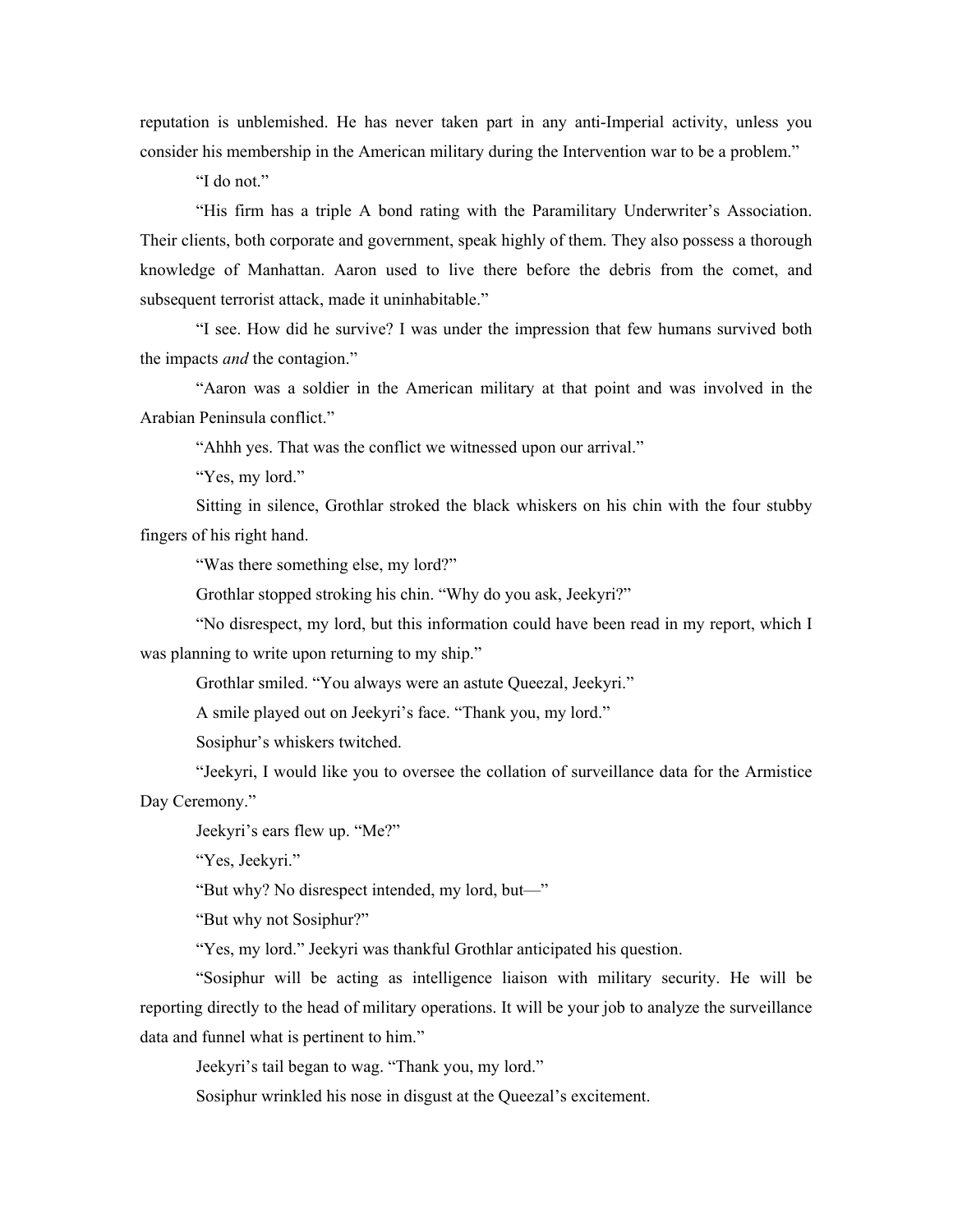"Assemble your team and make the necessary equipment requisitions." Grothlar looked over at his second in command. "Sosiphur will see to it that your requests are expedited and will grant you the necessary access privileges in the security network."

Grothlar returned his gaze to Jeekyri and stood, signaling that the meeting was over. What passed for a smile among Krendorians appeared on his face. "Impress us, young Queezal."

"Yes, my lord. I shall, my lord." Jeekyri's tail began to wag as he bowed once more before leaving Grothlar's quarters.

Grothlar returned to the formal Old Krendith, "Elder noble warrior, please escort Master Jeekyri to his vessel."

"Yes, my lord," Sosiphur bowed and exited Grothlar's quarters.

Walking back to the hangar deck, Jeekyri couldn't help but occasionally bounce down the corridor. His tail wagged the whole time.

"Show some dignity for someone of your position," Sosiphur growled.

Jeekyri settled himself but a grin remained. "I am sorry, Sosiphur. I can not contain my happiness for Lord Grothlar's faith in my abilities."

"So it would seem," Sosiphur muttered.

They finally reached the hangar bay airlock. Jeekyri couldn't wait to tell Kreelee the good news. He approached the doors but they wouldn't open. A quick glance at the hangar bay air sensor light indicated that it was safe to enter. Jeekyri whirled around to face Sosiphur. The Mazzulian had manually overridden the door sensors.

"What is the meaning of this?" Jeekyri demanded.

Unfazed by the little Queezal's Overlord-inspired courage, Sosiphur replied, "I have not given you permission to depart this vessel."

Jeekyri was perturbed. Lord Grothlar had expressed confidence in his abilities and he wasn't about to let the dour Mazzulian ruin his day with protocols. "Very well. My lord, I request permission to disembark from your vessel."

"No."

"No? Why not?"

"While our overlord may have finished his inquiry into your meeting with Aaron Osborne, I have not."

Jeekyri scowled. "If it was good enough for him—"

"I still outrank you little one." A leer full of teeth appeared on Sosiphur's face. "And I can inquire into your affairs as much as I want until I am satisfied."

"What is it you want to know?"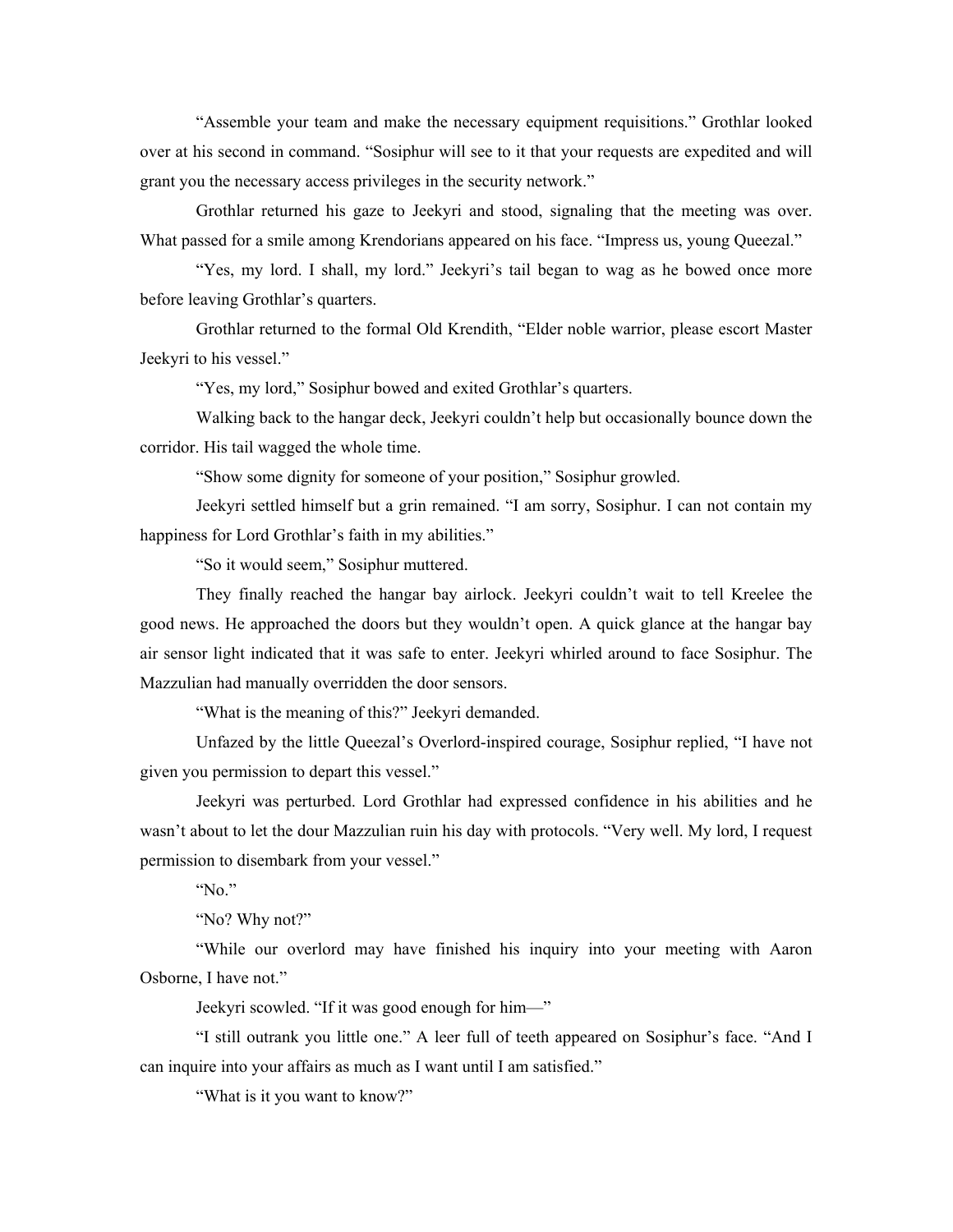"You left out a very important detail from your report."

"I did not!"

"Yes, you did."

Jeekyri crossed his arms. "Tell me, all knowing Sosiphur, what did I omit from my report?"

Sosiphur moved closer to Jeekyri, baring his teeth. "Mind your tongue, little one. It would make a wonderful bracelet for my mate."

Jeekyri backed up into the door. The airlock suddenly seemed much smaller. He swallowed, trying hard not to show his fear.

Sosiphur continued, "This Aaron Osborne of yours has had past dealings with us."

#### *Oh Great Protector! He found out!*

"Half a Terran year ago, there was an incident at the Newark spaceport. Aaron and his comrade, William Stenloski, arrived unexpectedly at the cargo bay door of the supply ship, *Frentosa*. Two Mazzulian guards intercepted them. William was killed and Aaron was wounded. Aaron would have been killed as well had a certain little Queezal not intervened in time. Who was that Queezal, Jeekyri?"

"Me."

"Yes, it was. According to your report, the Mazzulian commander was not informed of their arrival time. When you realized your associate's oversight, you immediately contacted the Mazzulian commander, who, in turn, alerted his guards. Although too late to save William, Aaron's life was spared."

"I do not see how the omission of this fact is a problem. Aaron took no hostile action against the Mazzulian that night. If your species was not so quick to violence, no harm would have come to either human."

Sosiphur moved in closer to Jeekyri. His face was now half a Queezal's arm length away from Jeekyri's face. "The reason why your omission is a problem is because your Aaron is a risk."

#### "A risk? How?"

"These humans share a dangerous trait with us Mazzulian: the desire for revenge."

Jeekyri's fear was replaced with surprise. "You think that Aaron would use his presence at the Armistice Day Ceremony to exact revenge upon the Empire for the death of his friend?"

"Yes I do. All the more so now that you tell me that William was his *friend* instead of merely a business associate."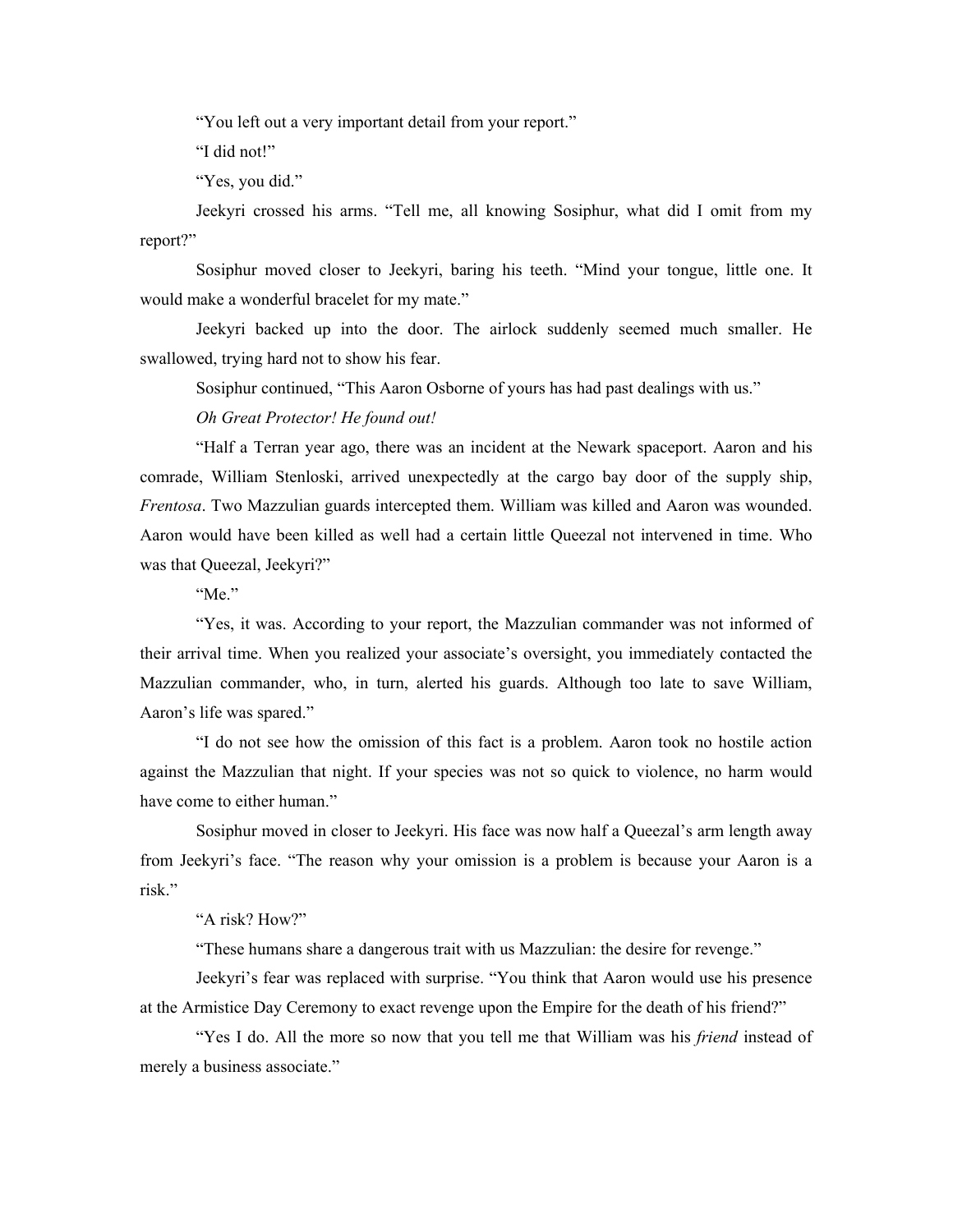*Jeekyri, you idiot!* "I assure you, Sosiphur, that Aaron is above this behavior. He is too much of a professional to let personal feelings interfere with his work. Besides, he realizes that the whole incident was a regrettable misunderstanding." *At least I hope he does.*

Sosiphur placed one long finger in front of Jeekyri's chest. A claw slid out of its socket and made contact. Jeekyri could feel the tip cutting into his skin. If Sosiphur so much as twitched, blood would be drawn.

"For your sake, Jeekyri, he'd better."

The Mazzulian backed off. He returned control of the door to the airlock sensors. Detecting Jeekyri's presence at the door, the sensors immediately instructed it to open. Jeekyri, who was still leaning on the door, fell to the floor of the hangar deck.

Sosiphur's posture returned to a formal stance. "Master Jeekyri, you are granted permission to disembark from this vessel." He then turned around and left the airlock.

Jeekyri sat on the floor of the hangar bay and watched the airlock doors close. *Oh Great Protector, what have I done now?*